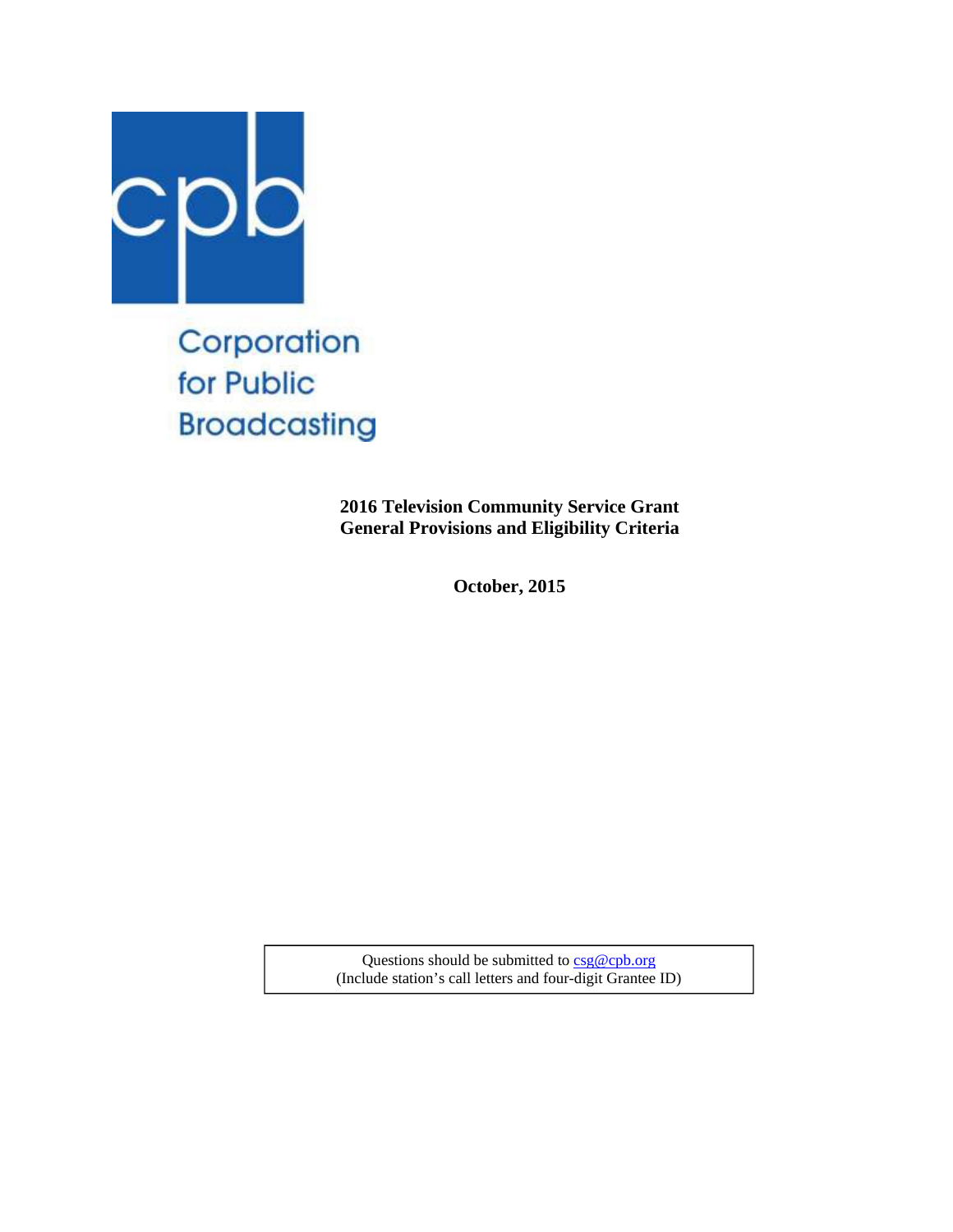# **Table of Contents**

| PART I.  |  |
|----------|--|
|          |  |
|          |  |
|          |  |
|          |  |
|          |  |
|          |  |
|          |  |
|          |  |
|          |  |
|          |  |
|          |  |
|          |  |
|          |  |
|          |  |
|          |  |
|          |  |
|          |  |
|          |  |
|          |  |
|          |  |
|          |  |
|          |  |
|          |  |
|          |  |
|          |  |
| PART II. |  |
|          |  |
|          |  |
|          |  |
|          |  |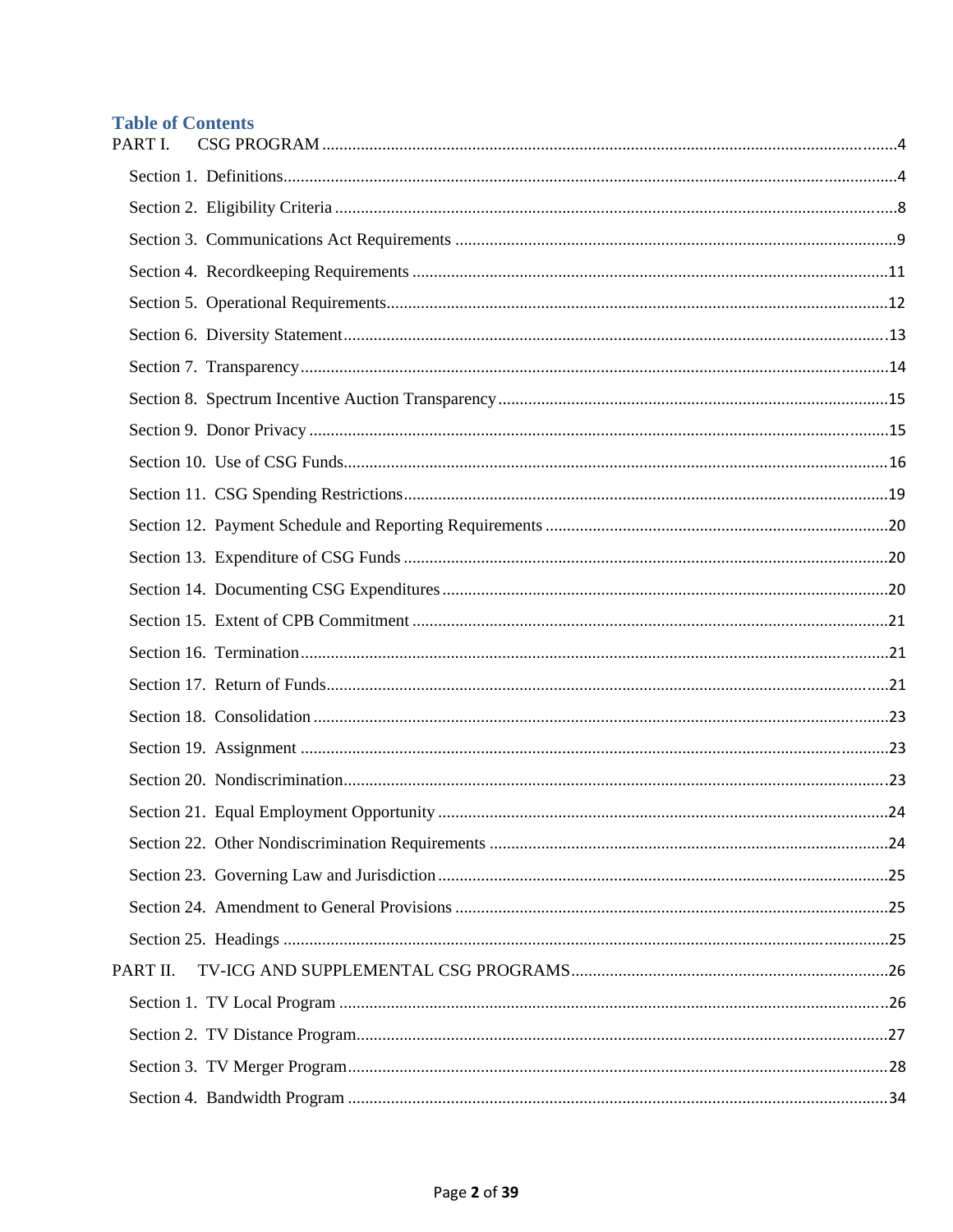| Exhibit A |  |
|-----------|--|
| Exhibit B |  |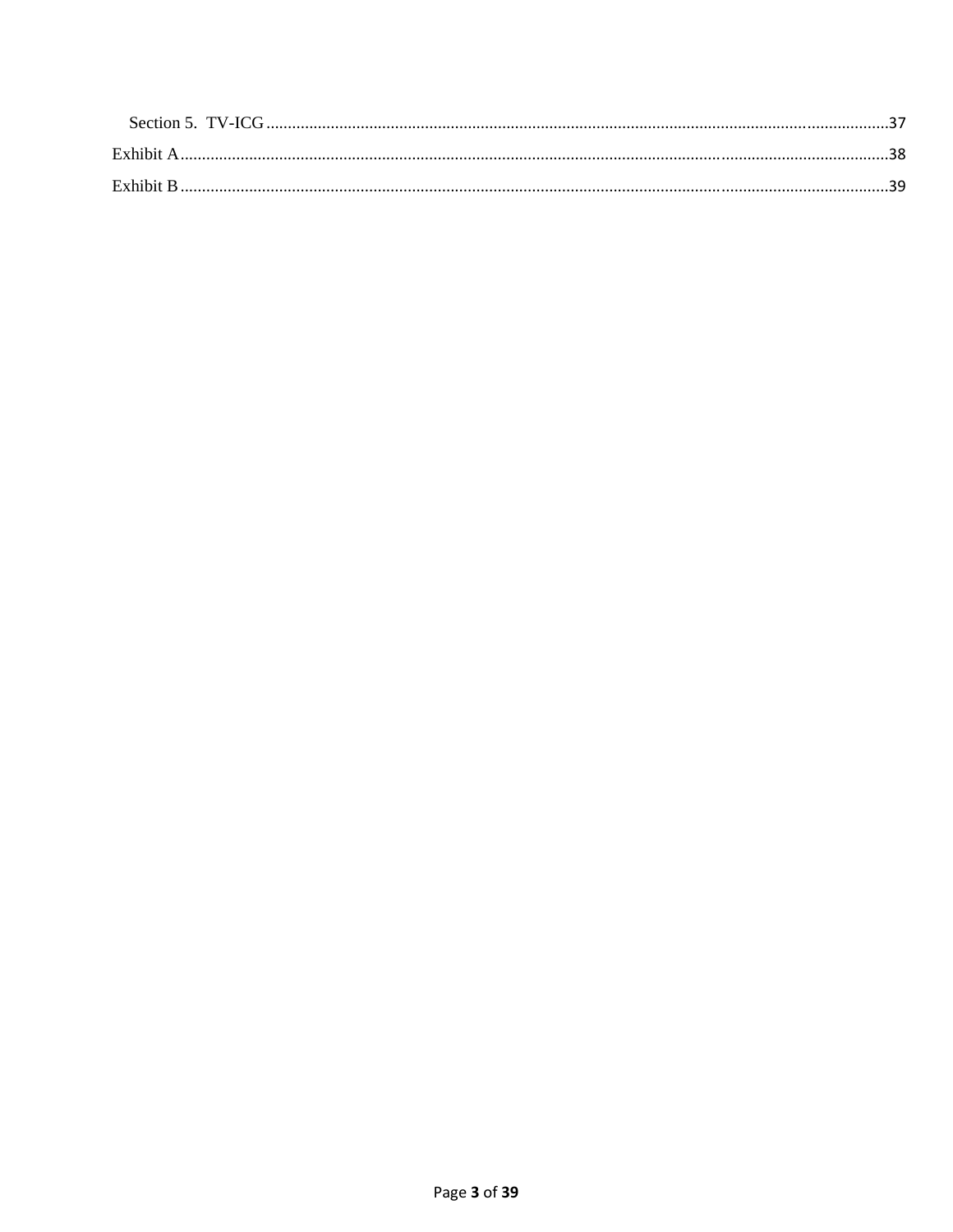

# **2016 Television Community Service Grant General Provisions and Eligibility Criteria**

The General Provisions and Eligibility Criteria (General Provisions) are divided into two parts. Part I sets forth the provisions applicable to Corporation for Public Broadcasting (CPB) Television Community Service Grant (CSG) recipients. Part II sets forth the provisions applicable to recipients of CPB's Supplemental CSG Programs. CSG recipients must also comply with the requirements in the documents identified in Exhibit A, which is attached hereto and incorporated herein by reference.

# **PART I. CSG PROGRAM**

# **Section 1. Definitions**

The following terms are defined as set forth below.

- **A. Annual Financial Report (AFR):** The financial information that Grantees must annually report to CPB detailed in the FY 2015 Financial Reporting Guidelines, which are incorporated herein by reference.
- **B. Certification of Eligibility:** The certification each CSG applicant must submit to CPB electronically through the CPB software system referred to as CPBISIS (Integrated Station Information System) in order to certify compliance with the applicable Communications Act requirements and these General Provisions.
- **C. Certification Requirements**: A document entitled Certification Requirements for Community Service Grant Recipients, which explains certain Communications Act requirements applicable to CSG recipients, incorporated herein by reference.
- **D. Children's Programming:** Programming targeted to children seventeen years of age and younger**.**
- **E. Communications Act:** The Communications Act of 1934, as amended (47 U.S.C. § 396, *et seq.*).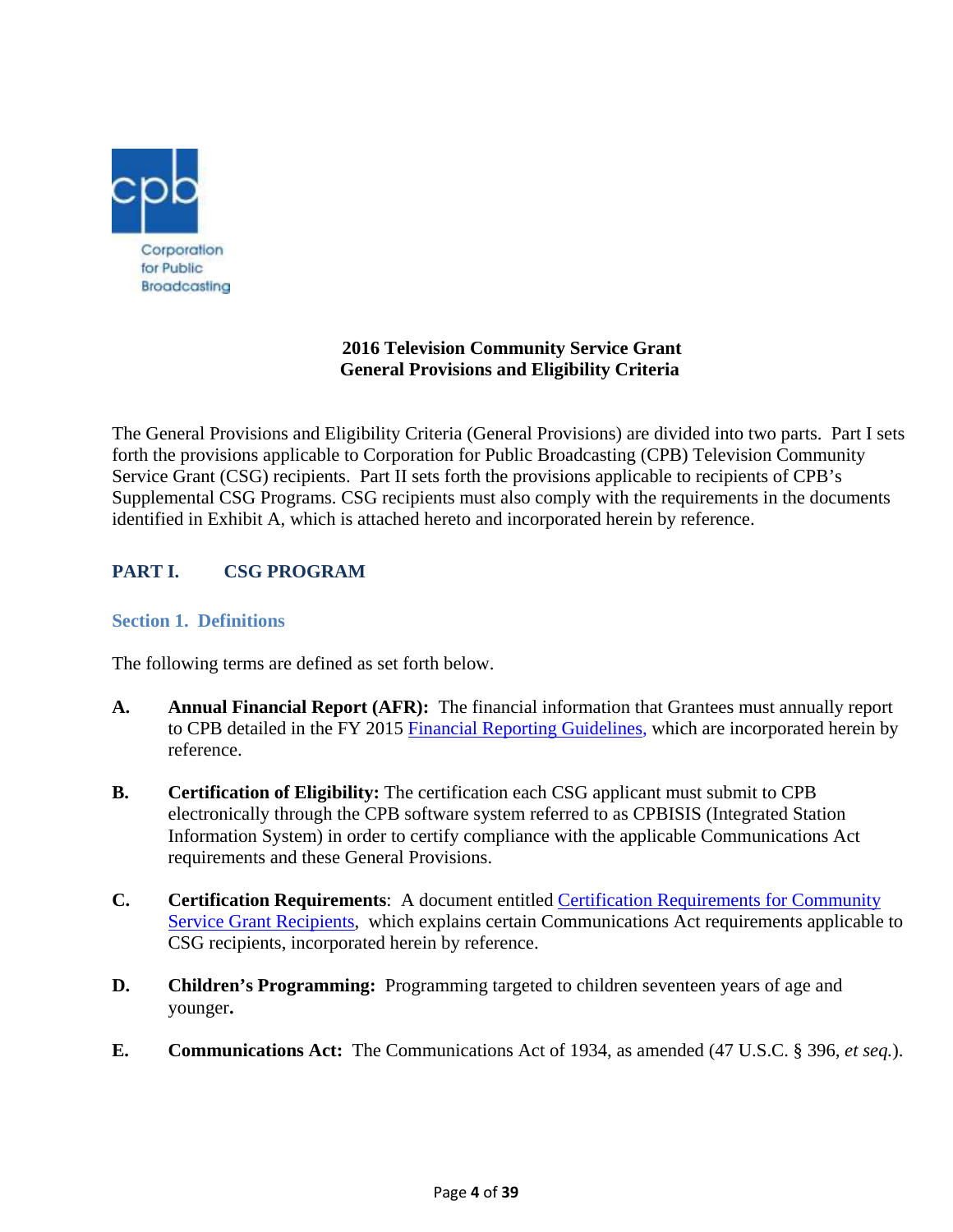- **F. Community Advisory Board (CAB):** An advisory body most television stations are required to maintain pursuant to the Communications Act.
- **G. Community Service Grant (CSG):** An FY 2016 Community Service Grant, unless otherwise identified, awarded to a television station by CPB.
- **H. Coverage Area Population (CAP):** The population within a station's coverage area based on contours specified by CPB (consistent with the rules and policies of the Federal Communications Commission) and the most recent population data published by the U.S. Census Bureau.
- **I. CPB:** The Corporation for Public Broadcasting.
- **J. CPB-Qualified Programming:** General audience programming broadcast that serves a station's demonstrated community needs of an educational, informational, or cultural nature.

Programs that are not considered CPB-Qualified Programming include but are not limited to:

- **1.** programming that furthers the principles of particular political or religious philosophies; and
- **2.** programming designed primarily for in-school or professional in-service audiences.
- **K. Discrete Accounting Requirement:** The use of unique accounting codes by CSG recipients to identify CSG funds – both revenues and expenses, restricted and unrestricted – so that both CPB and an auditor can discretely track those funds within the recipient's accounting system.

CSG recipients are not required to segregate CSG funds in separate bank accounts; co-mingling funds is allowable as long as the accounting system easily identifies transactions associated with a major activity (*e.g.*, department, grant, contract, or other project).

- **L. Eligible Grantee:** A Grantee that is eligible to receive a CSG by meeting the requirements set forth herein.
- **M. Employment Statistical Report:** The Grantee report identifying:
	- **1.** the race and sex, the number of employees in each of eight full-time and part-time job categories (officials and managers, professionals, technicians, office and clerical personnel, skilled craft persons, semi-skilled operatives, unskilled operatives, and service workers); and
	- **2.** the number of job openings occurring during the course of the year.
- **N. FCC:** The Federal Communications Commission.
- **O. Financial Reporting Guidelines:** CPB's instructions on accounting for and reporting on a Grantee's use of CSG funds are set forth in the FY 2015 Financial Reporting Guidelines, which are incorporated herein by reference.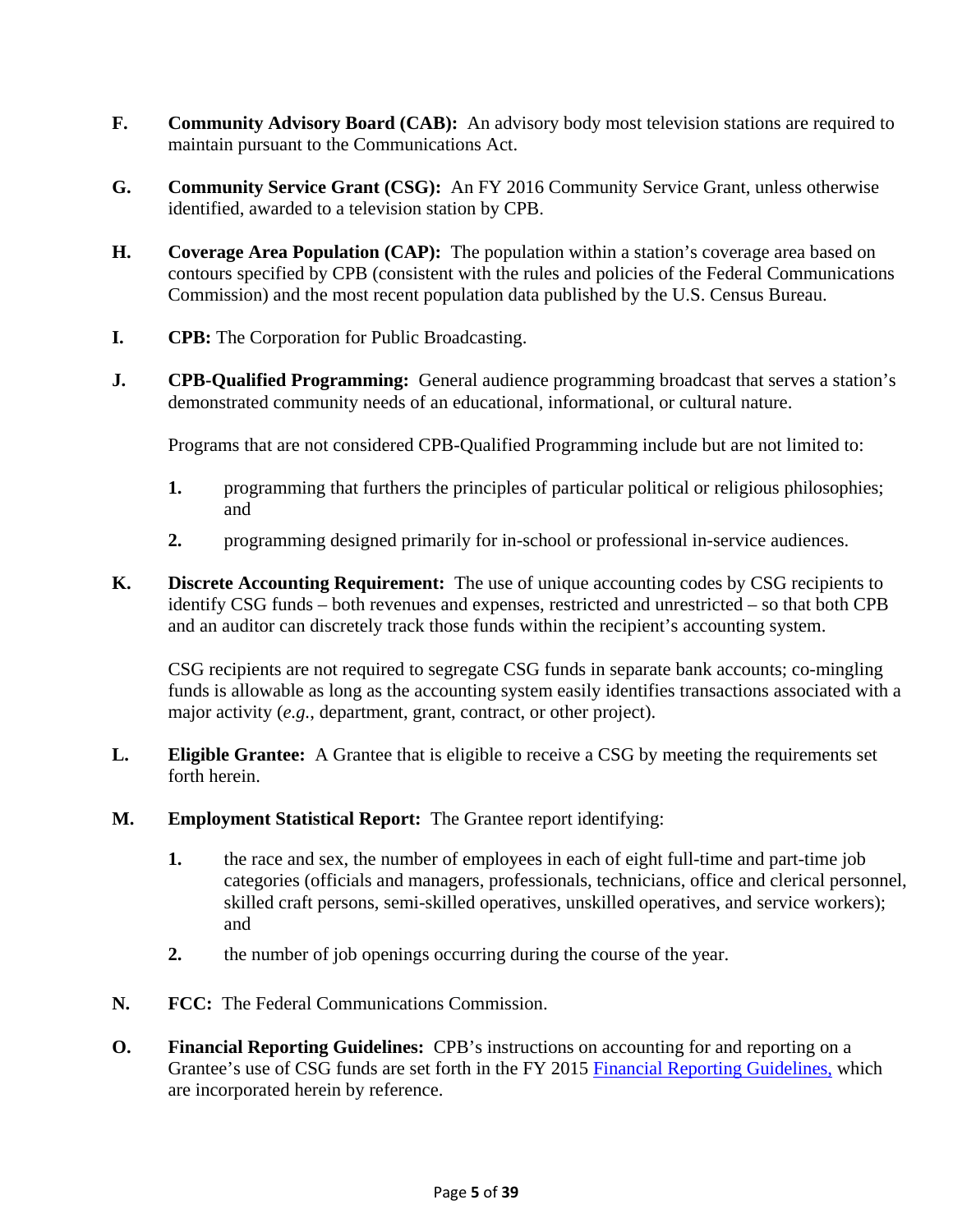- **P. Flagship Station:** When a Licensee has multiple stations, it is the station that the Grantee designates in CPBISIS to receive the CSG.
- **Q. Full-Time Employee (FT employee):** Permanent personnel of Grantee, employed by Licensee (or a parent company, subsidiary, affiliate, or third-party operator under contract with Licensee):
	- **1.** that possess the skills and expertise in the management, programming, production, promotion, development, or engineering areas of television station operations;
	- **2.** that are paid no less than the minimum federal hourly wage plus all benefits that Licensee (or a parent company, subsidiary, affiliate, or third-party operator under contract with Licensee) routinely provides to its FT employees; and
	- **3.** whose terms of employment require working the number of hours that constitute a normal work week at said institution.
- **R. Full-Time-Equivalent Employees (FTE):** Two or more employees who, collectively, satisfy the criteria for a FT employee. However, an FTE need not receive all benefits that Licensee (or a parent company, subsidiary, affiliate, or third-party operator under contract with Licensee) provides to its FT employees.
- **S. Fully Differentiated Stations:** Stations in Multi-Provider Markets that have at any time lost their CSG eligibility and are applying to the CSG program must broadcast content that is neither duplicated nor broadcast on any other station in its Multi-Provider Market. Content that is duplicated pursuant to a formal written contract between two or more stations in said market is excluded.
- **T. Grantee:** The FCC station Licensee legally authorized to receive a CSG.
- **U. Joint Licensees:** Licensees eligible to receive television and radio CSGs.
- **V. Licensee:** The entity that operates a full-power noncommercial educational television station pursuant to a valid renewable license for that station issued by the United States government.<sup>1</sup>
- **W. Licensee Official**: The chair of the Licensee's governing board, or a designated senior level representative of the Licensee, who is not a member of the station's management and who has the authority to enter into binding contracts and agreements on behalf of the Licensee.
- **X. Local Content and Service Report (LCSR):** The report that Grantee must provide annually to CPB describing the content created, acquired, and distributed to support of its community's needs and interests. The report should include analysis on the reach and impact of online, on-air, and community engagement content and services. Grantees determine what qualifies as local content and service.<sup>2</sup>

 $\overline{a}$ 

<sup>&</sup>lt;sup>1</sup> This definition of licensee is expected to be approved in November 2015 by the CPB Board of Directors.<br><sup>2</sup> CPB Board of Directors' resolution dated Sontamber 22, 2010.

<sup>&</sup>lt;sup>2</sup> CPB Board of Directors' resolution dated September 22, 2010.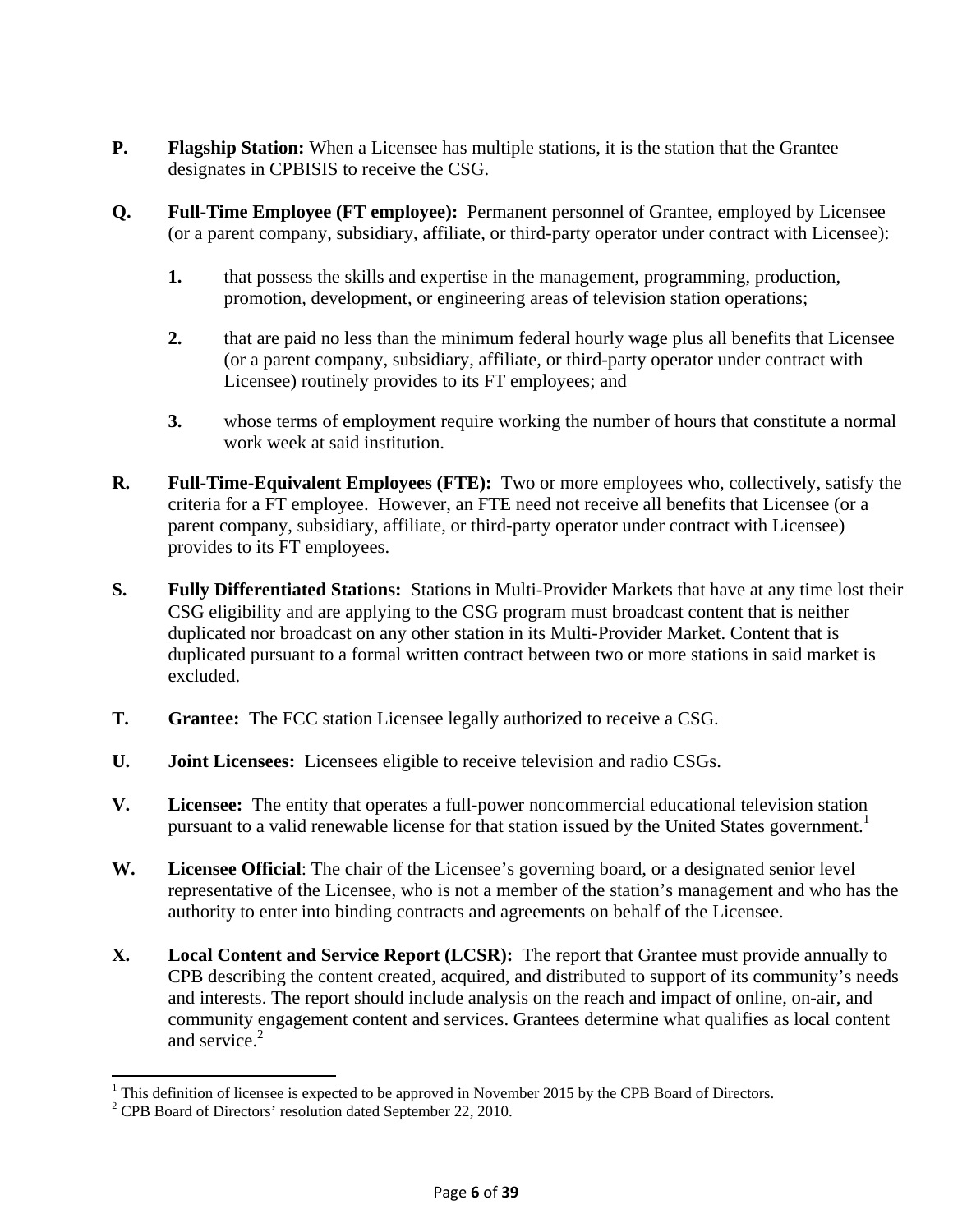- **Y. Multi-Provider Markets:** Markets CPB designates as Multi-Provider Markets, which are identified in Exhibit B attached hereto and incorporated herein by reference.
- **Z. Non-Federal Financial Support (NFFS):** The total cash and the fair market value of property and services Grantee received from sources other than the United States or any agency or instrumentality of the United States or any public broadcasting entity, as further defined in 47 U.S.C. § 397(9).

Additional details and definitions of what revenues qualify as NFFS are contained in the FY 2015 Financial Reporting Guidelines, and in the Application of Principles of Accounting and Financial Reporting to Public Telecommunications Entities, May 2005 Edition, including subsequent amendments thereto.

- **AA. Primary Grantee:** The Grantee that received the largest NFFS in a Multi-Provider Market during Grantee's 2014 fiscal year.
- **BB. Program Differentiation Incentive (PDI):** An incentive CPB provides to Secondary Grantees in Multi-Provider Markets. In order to be eligible for a PDI, stations must not broadcast duplicate programming on their primary channels on the same day, with the exception of:
	- **1.** children's programming;
	- **2.** news programming;
	- **3.** one-time programming of local or national importance (*e.g.*, emergency information or presidential speeches); and
	- **4.** stations must annually certify the same to CPB.
- **CC. Secondary Grantee:** A Grantee with NFFS that is lower than the NFFS of the Primary Grantee within a Multi-Provider Market.
- **DD. Sole Service**: Stations that operate the only primary broadcast service (radio or television, commercial or non-commercial) within a 50-mile radius from the station's transmitter are sole service stations. A Licensee operating multiple services (television/television or television/radio) serving the same community may qualify as a single sole service station.

Translators do not qualify as sole-service stations because of their secondary status. The presence of a secondary service licensed to another entity shall not preclude an applicant from qualifying for a CSG as a sole-service provider.

- **EE. Spending Period**: The period of time within which CSG funds may be expended, which begins October 1, 2015, and ends September 30, 2017.
- **FF. Station Activities Benchmarking Study (SABS):** The survey that CPB uses to collect standard financial and operational information from Grantees. The data is provided to public broadcasting stations and national organizations to support decision-making, understand performance issues, identify improvement opportunities, and achieve defined objectives.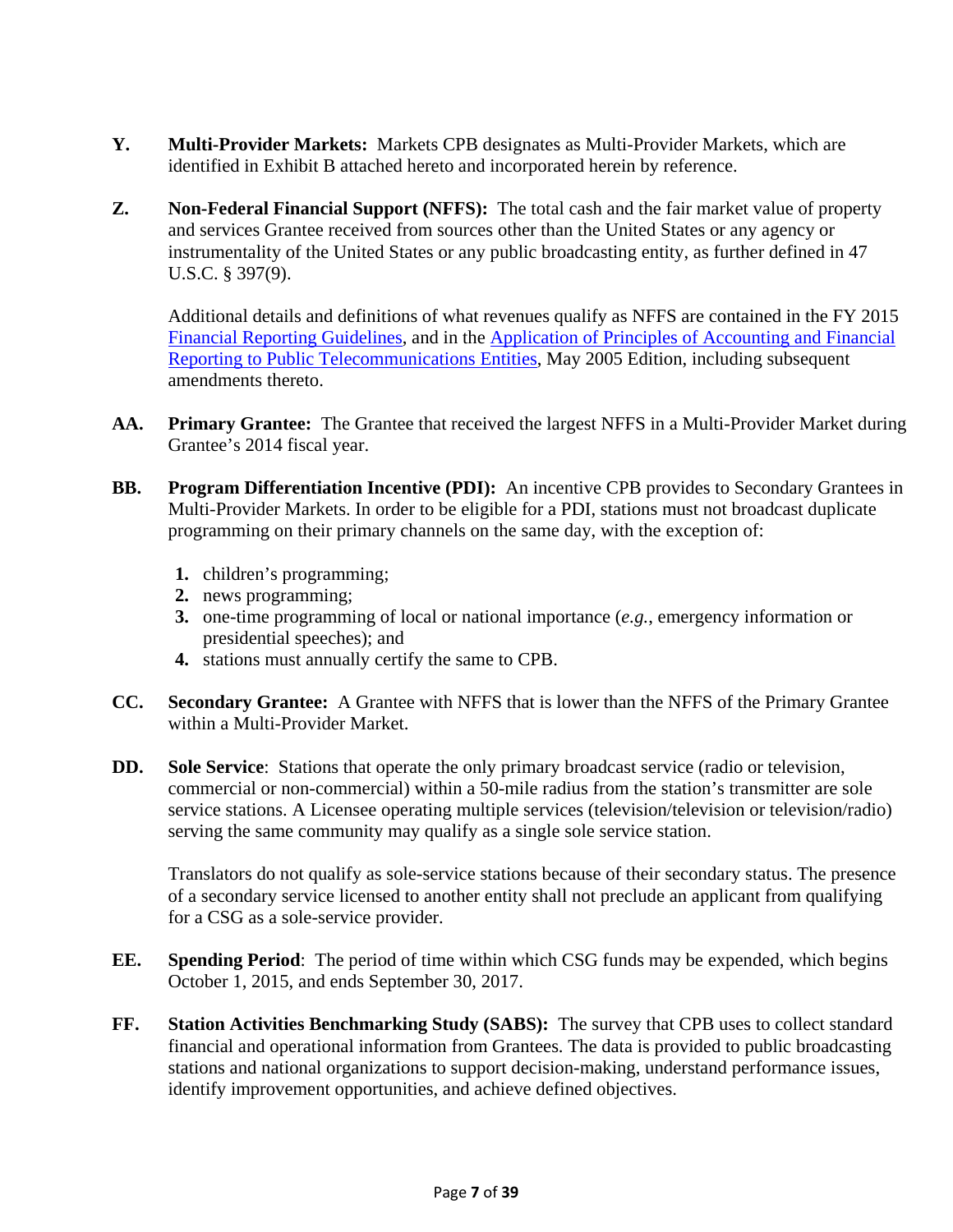- **GG. Station Activity Survey (SAS):** The survey that CPB uses to collect information on station operations to enable CPB to advocate the interests of public broadcasting, assist stations and other public broadcasting organizations with planning and evaluation, and to anticipate industry trends.
- **HH. Supplemental CSG Programs:** The following programs: Television Merger and Consolidation Program, Television Collaborative Bandwidth Program, Television Local Service Grant Program, and Television Distance Service Grant Program.
- **II. Television Interconnection Grant (TV-ICG**): A grant CPB provides to Grantees to cover a portion of their interconnection costs.

### **Section 2. Eligibility Criteria**

- **A. Eligible Grantee:** An eligible Grantee is a Licensee that:
	- **1.** operates one or more full-power UHF or VHF television broadcast stations, at least one of which meets the eligibility criteria herein and is designated as the Licensee's Flagship Station in CPBISIS;
	- **2.** received a CSG in FY 2015; and
	- **3.** is determined by CPB to be a qualified CSG recipient.
- **B.** Ineligible Stations: The following television stations are not eligible to receive a CSG:
	- **1.** closed-circuit stations;
	- **2.** stations that are managed and operated by and for students;
	- **3.** stations that primarily provide training programming to Licensee employees, clients, and/or representatives; and
	- **4.** stations licensed to political organizations.
- **C. Additional Eligibility Criteria:** Grantees in the categories below are subject to the following additional eligibility criteria:
	- **1. Joint Licensees:** Joint Licensees must individually meet the requirements set forth herein and the applicable General Provisions governing their radio CSG. Resources (including but not limited to NFFS, FT employees, and FTEs) designated to meet the requirements of one CSG may not be used to meet the requirements for any other CSG.
	- **2. PDI Eligibility:** Secondary grantees qualifying for a PDI in a Multi-Provider Market must annually certify that its previous year's programming schedule met the PDI requirements.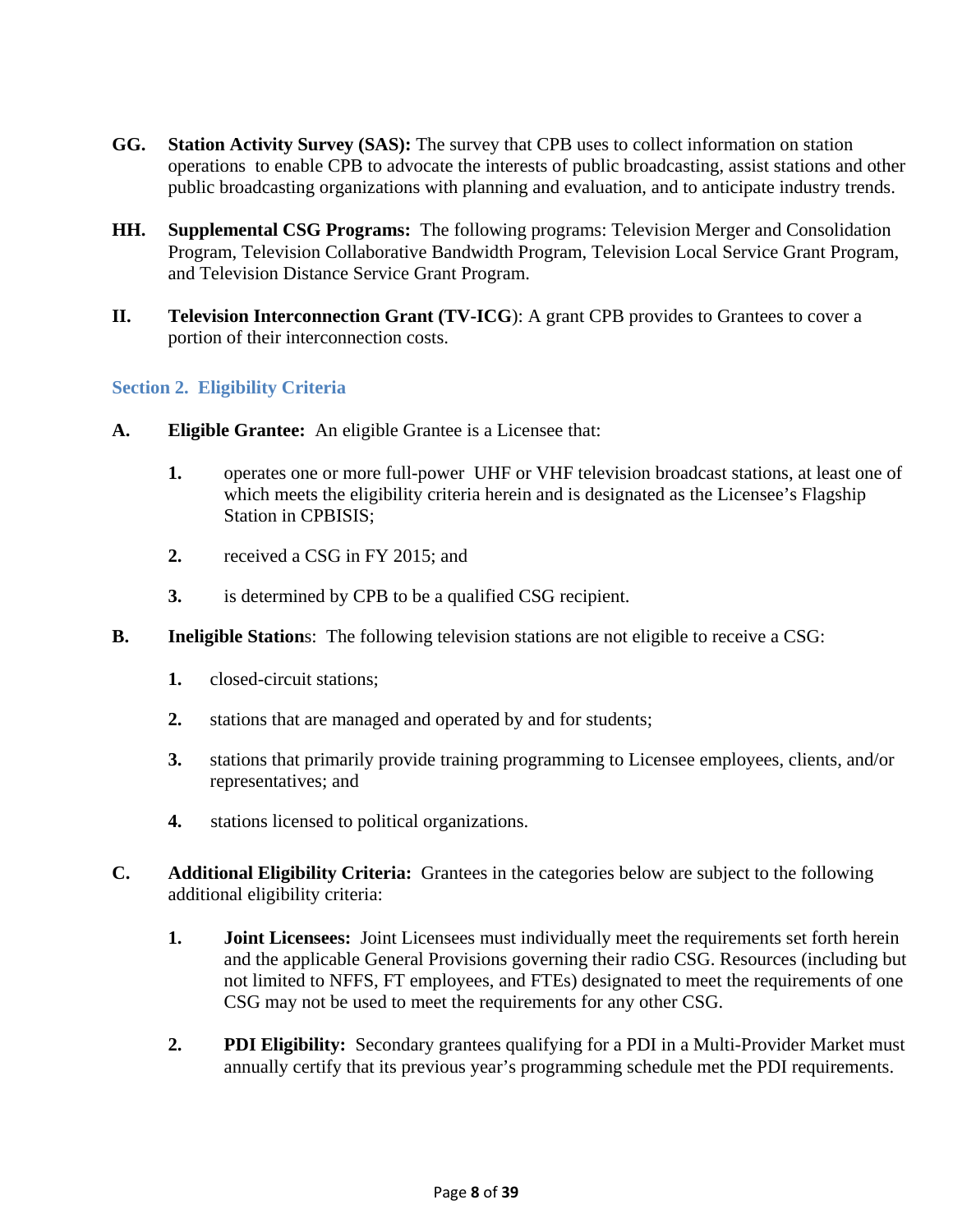CPB will periodically review a Secondary Grantee's compliance with the PDI requirements. If CPB finds Secondary Grantee has falsely certified its PDI eligibility, it may lose its PDI for up to three years.<sup>3</sup>

**D.** Maintaining Eligibility: A Licensee is responsible for ensuring its Grantee is in compliance with the General Provisions at all times during the Spending Period and must promptly notify CPB if Grantee fails to maintain the same, by email to Kate Arno, Director of TV CSG Policy and Review, at karno@cpb.org (or the individuals CPB subsequently designates).

CPB reserves the right to reduce or eliminate a Grantee's CSG if CPB determines said Grantee is not in compliance with the General Provisions.

# **E. TV CSG Re-Qualification:**

Beginning October 1, 2012, a previously CSG-qualified Grantee will be allowed to apply for a CSG if it is in compliance with the General Provisions, if

- **1.** its Licensee does not receive a CSG for any other station that the Licensee owns; and
- **2.** Grantees in a Multi-Provider Market must be Fully Differentiated Stations. However, CPB, in its sole discretion, may permit Grantees to participate in the Collaborative Bandwidth Program<sup>4</sup> without being Fully Differentiated Stations.<sup>5</sup>
- **F. CPB Waiver:** CPB may, in its sole discretion and in exceptional circumstances, waive a nonstatutory eligibility criterion listed in Section 2, Eligibility Criteria, for example, when a station demonstrates that it provides the sole broadcast service in its community or that its public broadcast services primarily serve underserved or unserved audiences.

# **Section 3. Communications Act Requirements**

Grantees must certify annually to CPB through the Certification of Eligibility that they are in compliance with the relevant provisions of the Communications Act, representing and warranting to CPB that they shall remain at all times in compliance with the same during the Spending Period.

Grantees may not receive a CSG unless they comply with the Communications Act requirements, certain of which are summarized below. The list does not supersede other provisions of the Act or other laws and regulations applicable to Grantees:

**A. Open Meetings:** Grantee's board meetings, board committee meetings, and CAB meetings must be open to the public  $(47 \text{ U.S.C.} \$ 396(k)(4));$ 

<sup>&</sup>lt;sup>3</sup> CPB Board of Directors' resolution dated August 6, 2007.

<sup>&</sup>lt;sup>4</sup> The Collaboration Bandwidth Program is set forth in Part II.

<sup>&</sup>lt;sup>5</sup> CPB Board of Directors' resolution dated September 22, 2010.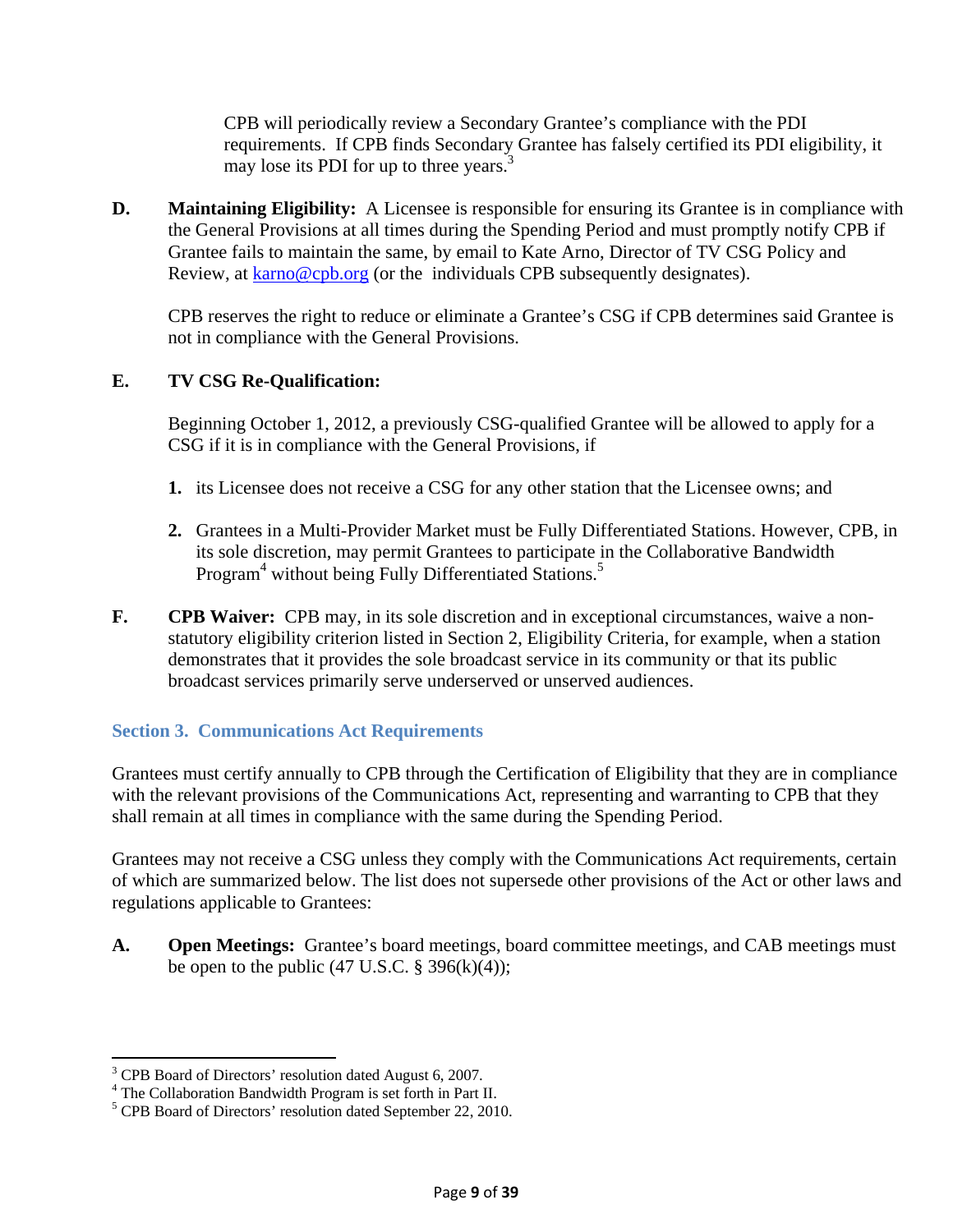- **B. Closed Meetings:** When closing a board meeting, board committee meeting, or CAB meeting, Grantee must document the reasons for closing the meeting and make them available to the public within a reasonable time  $(47 \text{ U.S.C.} \S 396(k)(4));$
- **C. Open Financial Records:** Grantee's annual financial and audit reports they are required to submit to CPB (47 U.S.C. § 396(1)(3)(b)) that must be available for public inspection (47 U.S.C. §  $396(k)(5)$ ;

# **D. Employment Statistical Report**: Each Grantee must:

- **1.** file annually with CPB its Employment Statistical Report through CPBISIS<sup>6</sup>;
- **2.** make its Employment Statistical Report available for review by the public at its central office and each location where there are six or more FTEs (47 U.S.C. § 396(k)(11)).
- **E. CAB:** Grantees, if required, must maintain a CAB (47 U.S.C. § 396(k)(8)); and

# **F. Donor Information:** As required by 47 U.S.C. § 396(k)(12):

- **1.** Stations are barred from renting contributor names, donor names, or other personally identifiable information (collectively Personal Information) to or from, or exchanging Personal Information with, any federal, state, or local candidate, political party, or political committee.
- **2.** Stations are barred, unless required by law, from disclosing a contributor or donor's Personal Information to any Nonaffiliated Third Party<sup>7</sup>, unless the station:
	- **a.** clearly and conspicuously notifies the contributor or donor in writing that the station may disclose its Personal Information to Nonaffiliated Third Parties;
	- **b.** advises the contributor or donor in writing and before any disclosure, that they have the right not to have their Personal Information disclosed; and
	- **c.** informs the contributor or donor of how to prevent disclosure of their personal information.

<sup>&</sup>lt;sup>6</sup> The Communications Act requirements are different than the FCC's Equal Employment Opportunity requirements, See Section 20, Equal Employment Opportunity.

<sup>&</sup>lt;sup>7</sup> Nonaffiliated Third Party is defined in the Certification Requirements, May 2015, Section V.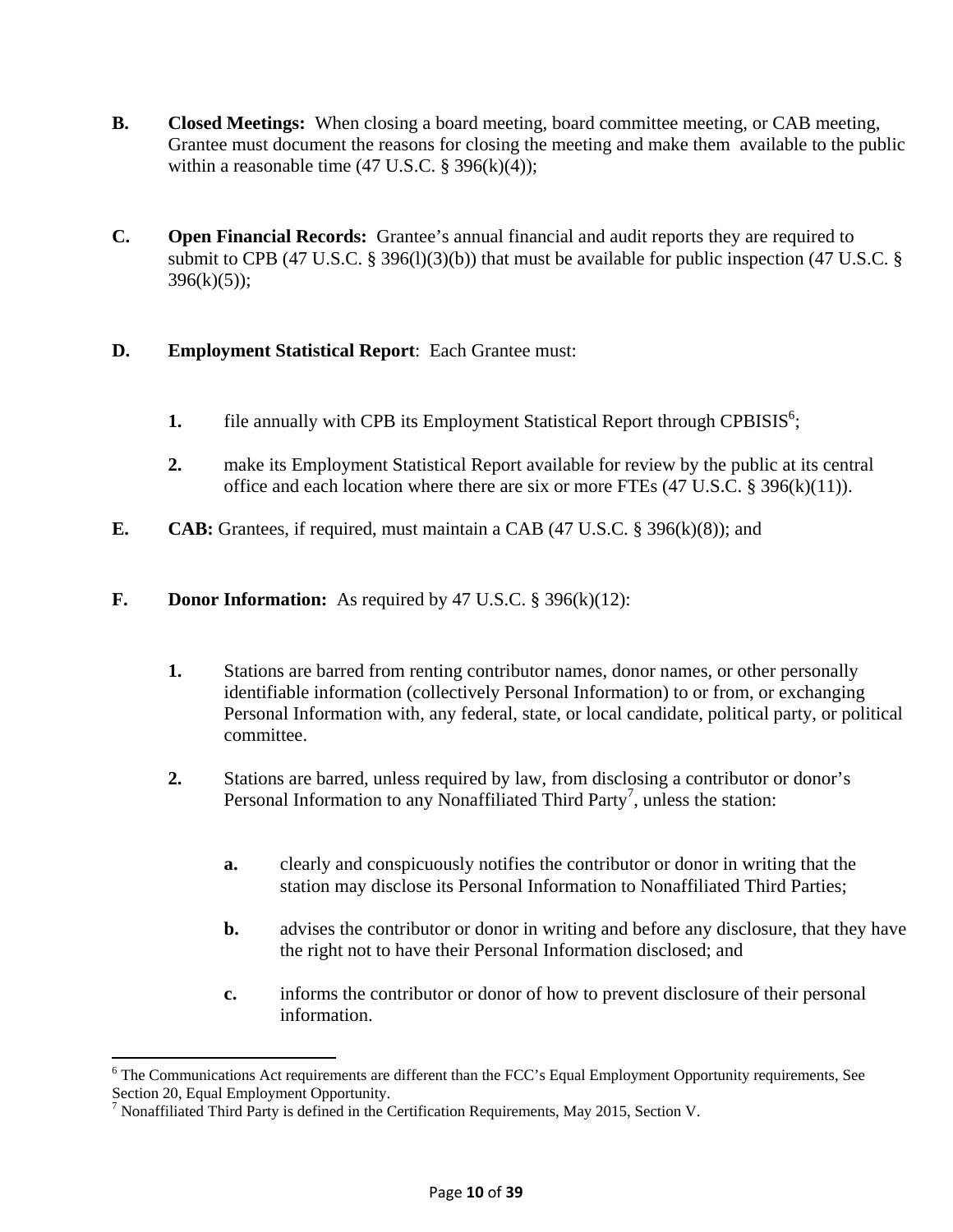For contributors and donors who provide ongoing station support and have consented to have their Personal Information disclosed, the station should periodically advise them in writing that they have the right to withdraw their consent, unless such information is conspicuously posted on the station's website.

### **Section 4. Recordkeeping Requirements**

 $\overline{\phantom{a}}$ 

Grantees must comply with recordkeeping requirements set forth below.

**A. Recordkeeping, Certification, and Audit Requirements:** The Communications Act mandates recordkeeping and auditing and provides CPB and its representatives access to all records concerning a CSG (47 U.S.C. 396(1)(3)(B), (C),  $\&$  (D)). Grantees must maintain such records as CPB may in its discretion require to facilitate an effective audit.

Additional information related to recordkeeping is found in the Application of Principles of Accounting and Financial Reporting to Public Telecommunications Entities, May 2005 Edition, including subsequent amendments thereto.

**B. Operational Records and Documentation:** Grantee's CSG operational records and documentation sufficient to substantiate its Certification of Eligibility.

Grantees must retain all CSG records for no less than three years after the end of the Spending Period. However, CSG records must be retained for no less than 10 years after commencement of any of the events below.

- **1.** When litigation or an audit begins before the expiration of the three-year period;
- **2.** When real property or equipment are acquired with federal funds;
- **3.** When CSG-funded activities involve program income transactions;
- **4.** When indirect cost proposals and cost allocation plans are involved; and
- **5.** When the federal awarding agency requests otherwise in writing.<sup>8</sup>
- **C. Certification of Eligibility:** Grantees must certify annually their compliance with the General Provisions by submitting a Certification of Eligibility to CPB. Compliance is subject to audit by CPB's Inspector General and others, and improper certification may result in penalties under the Federal False Claims Act.
- **D. Discrete Accounting Requirement:** During the Spending Period, Grantees must be in compliance with the Discrete Accounting Requirement, not later than the end of each Grantee's fiscal year.

 $8$  CPB revised its records retention requirements effective FY 2015 pursuant to correspondence from Ted Krichels, Senior Vice President, System Development and Media Strategy, dated July 10, 2014; and a memo from Mary Mitchelson, CPB Inspector General, dated June 10, 2014.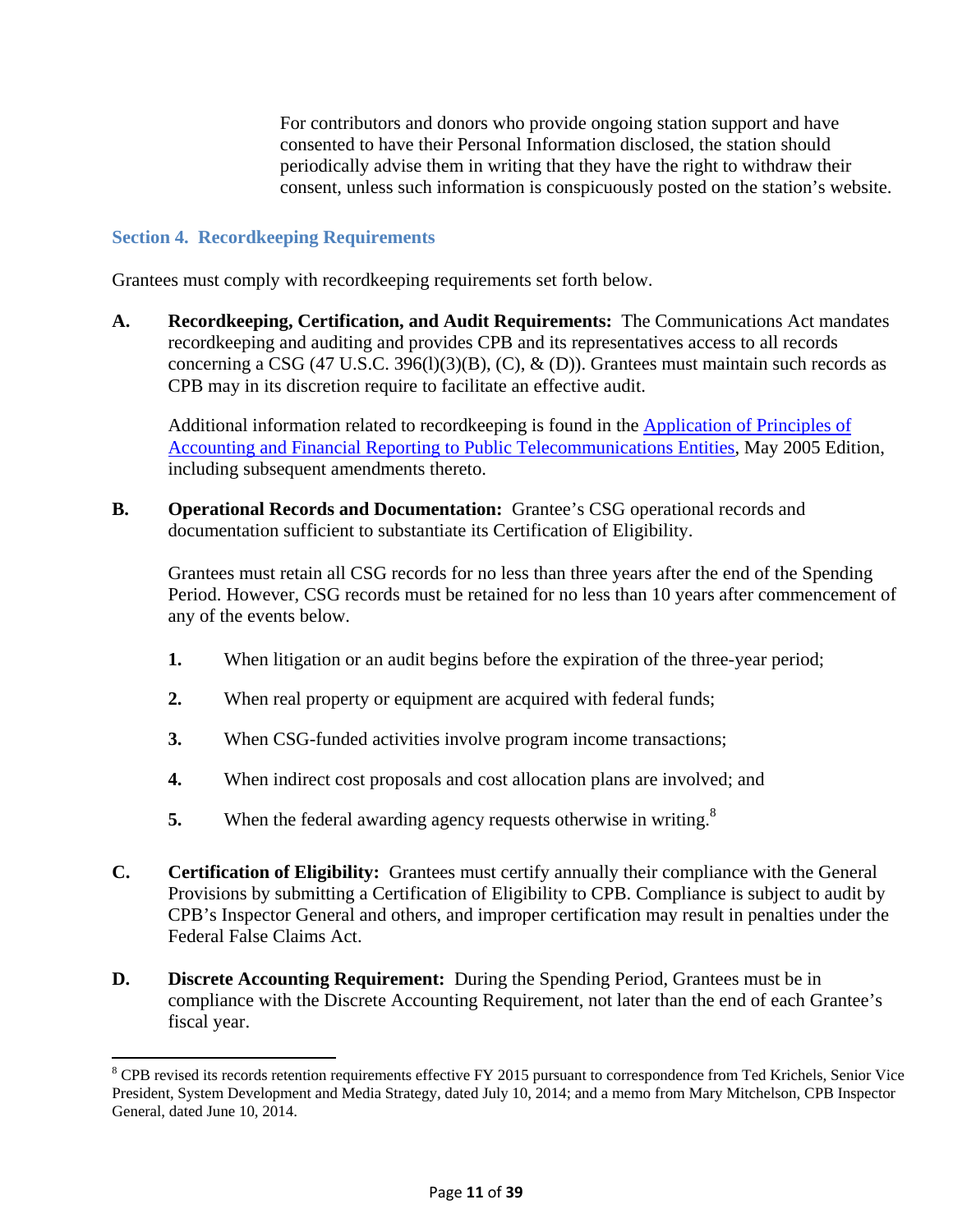**E. Expenditures and Discrepancies:** Grantee's CSG expenditures must comply with the General Provisions. Failure to comply may result in CPB requiring Grantee to repay to CPB a portion or all of the CSG funds it received.

 In the event of an improper expenditure or any discrepancies or inaccuracies in CSG expenditures, whether reported by the Grantee, discovered during the course of an audit, or otherwise, CPB may, in its discretion, reduce Grantee's CSG. In the event of a CSG reduction, CPB may decide whether to recover the overpayment immediately or by reducing the current or future CSG awards. If CPB requires Grantee to return all or part of the overpayment, CPB will notify the Grantee in writing of the action it intends to take.

- **F. Penalty for Late Filing:** If Grantee files any of the following beyond the required deadline, its next CSG will be subject to a penalty. The penalty is up to 1/365th of the next CSG for each day any of the following reports are late:
	- **1.** Certified Annual Financial Report;
	- **2.** Audited Financial Statements;
	- **3.** Annual Station Activities Benchmarking Study; and
	- **4.** Annual Station Activities Survey.

### **Section 5. Operational Requirements**

Grantees must comply with the operational requirements below.

- **A. FCC Operating Requirements:** Grantees must comply with FCC requirements for the operation of a full-power, noncommercial educational television station throughout the Spending Period. Failure to comply with FCC requirements and the terms of the station's broadcast license may, at CPB's discretion, result in the loss or return of CSG funding.
- **B.** Broadcast Schedule: The substantial majority of each station's daily total programming hours broadcast on all of its channels, including its primary and multicast channels, must be devoted to CPB-Qualified Programming. The station must broadcast on a schedule of seven days per week, 52 weeks per year, for a total of at least 3,000 hours or 58 hours per week.
- **C. Employment Requirement:** Grantee's staff must be managed by an executive or equivalent whose primary responsibility is to oversee the day-to-day operations of the station, including the responsibility and authority to:
	- **1.** determine when and what material the station broadcasts; and
	- **2.** administer disbursements under a budget authorized by the Grantee's governing board.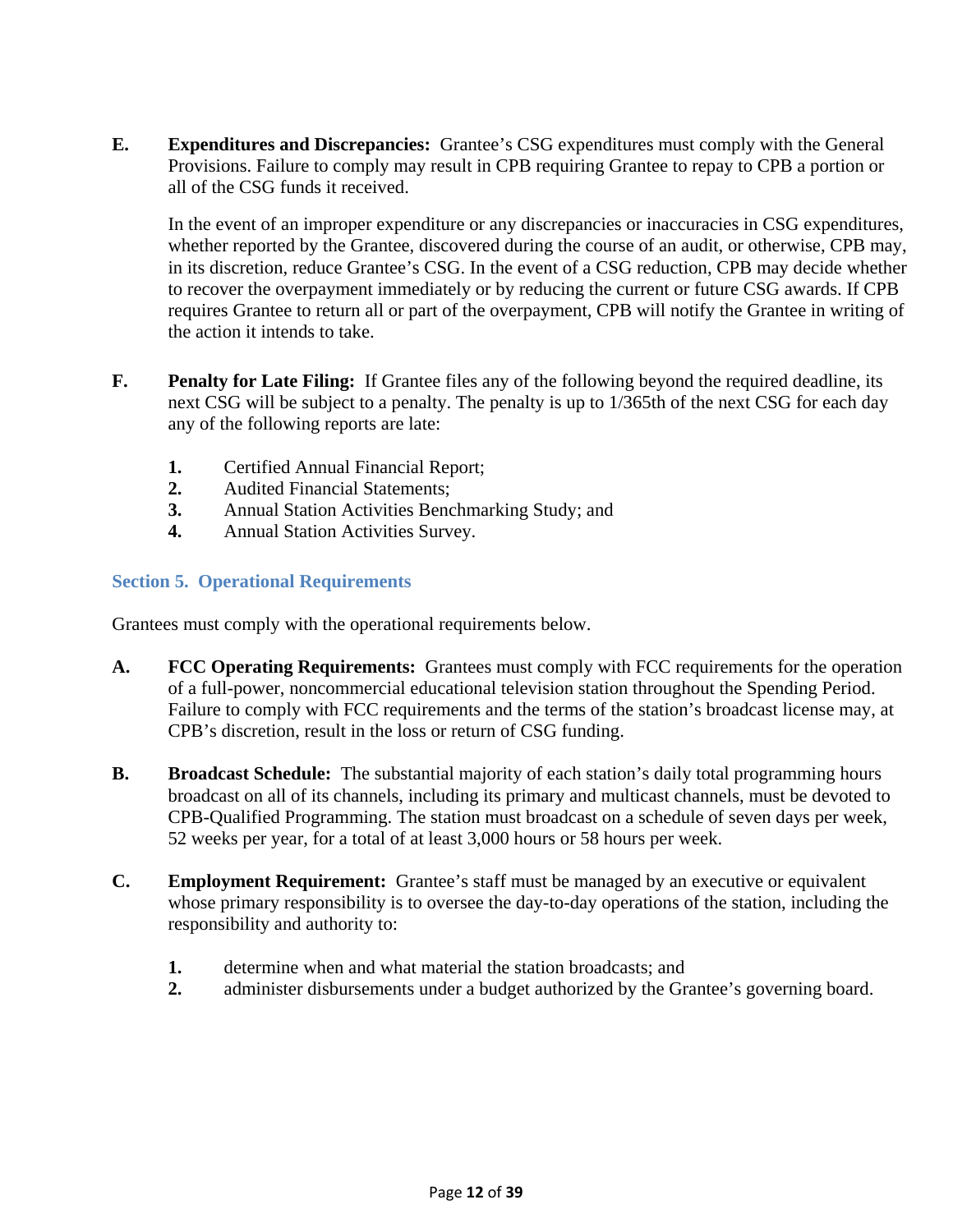- **D. Minimum NFFS:** Beginning September 30, 2012, each Grantee must have a minimum NFFS of \$800,000, determined by averaging Grantee's NFFS from its three most recent fiscal years. CPB, at its sole discretion, may waive the minimum NFFS requirement for a Grantee.<sup>9</sup>
- **F.** Channel Sharing Agreement**:** Two TV CSG Grantees in a channel sharing agreement will continue to qualify for a CSG as long as they meet all other eligibility requirements. When one Grantee has the right to use less than half of the capacity of the shared channel, CPB may adjust its CSG.

In a channel sharing agreement between a CSG-eligible station and a commercial station, the CSG-eligible station must have the right to use at least one-half of the total capacity of the shared station.

In both cases, the channel-sharing agreements may provide flexibility to allow stations to use more or less bandwidth at a given time, depending on the content being aired – a process called dynamic multiplexing – to optimize technical quality of all transmissions over the shared channel.<sup>10</sup>

### **Section 6. Diversity Statement**

The Communications Act requires CPB to support diverse non-commercial educational content for unserved and underserved audiences. CPB's goal, therefore, is to support stations in providing a wide variety of educational, informational, and cultural content that addresses the following elements of diversity: gender, age, race, ethnicity, culture, religion, national origin, and economic status. It is appropriate that Grantees engage in practices designed to reflect such diversity of the populations they serve. In support of these objectives, Grantees must comply with the following: $^{11}$ 

- **A. Annual Review:** Annually review and make any necessary revisions to Grantee's established diversity goal for its workforce, management, and boards, including community advisory boards and governing boards having governance responsibilities specific to or limited to broadcast stations.
- **B. Diversity Statement:** Undertake the following to achieve Grantee's diversity goal:
	- **1.** Annually review with the station's governing board or Licensee Official:
		- **a.** the diversity goal and any revisions thereto; and
		- **b.** practices designed to fulfill the station's commitment to diversity and to meet the applicable FCC guidelines (47 C.F.R. § 73.2080).
	- **2.** Maintain on its website a diversity statement (approximately 500 words) that reflects on the following points, reviewing and updating the same annually with station management:

 9 CPB Board of Directors' resolution dated September 22, 2010.

<sup>&</sup>lt;sup>10</sup> CPB Board of Directors' resolution dated April 14, 2015.

<sup>&</sup>lt;sup>11</sup> CPB Board of Directors' resolution dated September 22, 2010, for television stations and April 22, 2012, for radio stations.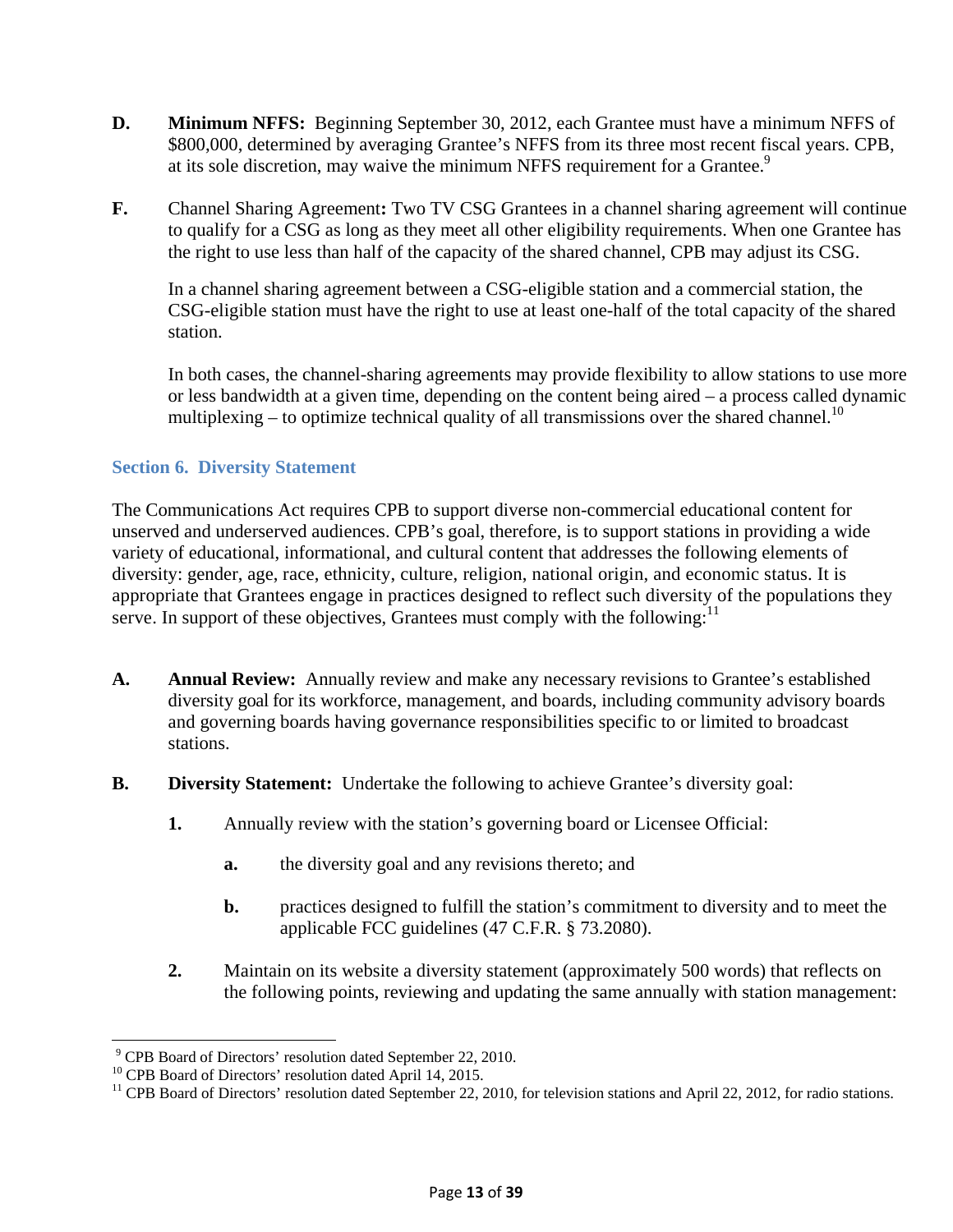- **a.** the elements of diversity that Grantee finds important to its public media work;
- **b.** the extent to which Grantee's staff and governance reflect such diversity;
- **c.** the progress Grantee has made to increase its diversity in the last two to three years; and
- **d.** Grantee's diversity plans for the coming year.
- **C. Annual Initiative:** Undertake one of the following initiatives on an annual basis:
	- **1.** Include individuals representing the diverse groups served by Grantee for internships or work-study programs, which must be designed to provide meaningful professional-level experience and further public broadcasting's commitment to education;
	- **2.** Include qualified diverse candidates in any slate of individuals considered for positions on elected governing boards that Grantee controls;
	- **3.** Provide diversity training for members of Licensee's governing body or board of directors;
	- **4.** Participate in minority or other diversity job fairs; or
	- **5.** Provide diversity training for management and appropriate staff.
- **D. Recruiting:** Grantees are strongly encouraged to interview at least one qualified diversity candidate for each senior leadership position hire. The term "senior leadership position" includes: Chief Executive Officer, Chief Operating Officer, Chief Financial Officer, Chief Content Officer, General Manager, and other equivalent positions.

#### **Section 7. Transparency**

 $\overline{\phantom{a}}$ 

Grantee must maintain the following on its Website, if it has one, or make the following available through another affiliated station's Website (public media related or Licensee related) if it does not have a standalone website: $12$ 

- **A. Station Management:** A list of station senior/executive management (names and titles) and contact information;
- **B. Board of Directors:** A list of the members of its Board of Directors. (Stations not governed by a Board of Directors must list the names of the members of its governing body.)
- **C. CAB Members:** A list of its CAB members (for stations that maintain a CAB pursuant to the Communications Act or voluntarily);
- **D. Open Meetings:** The date, time, and place of all open meetings as required by the

<sup>&</sup>lt;sup>12</sup> CPB Board of Directors' resolution dated September 22, 2010.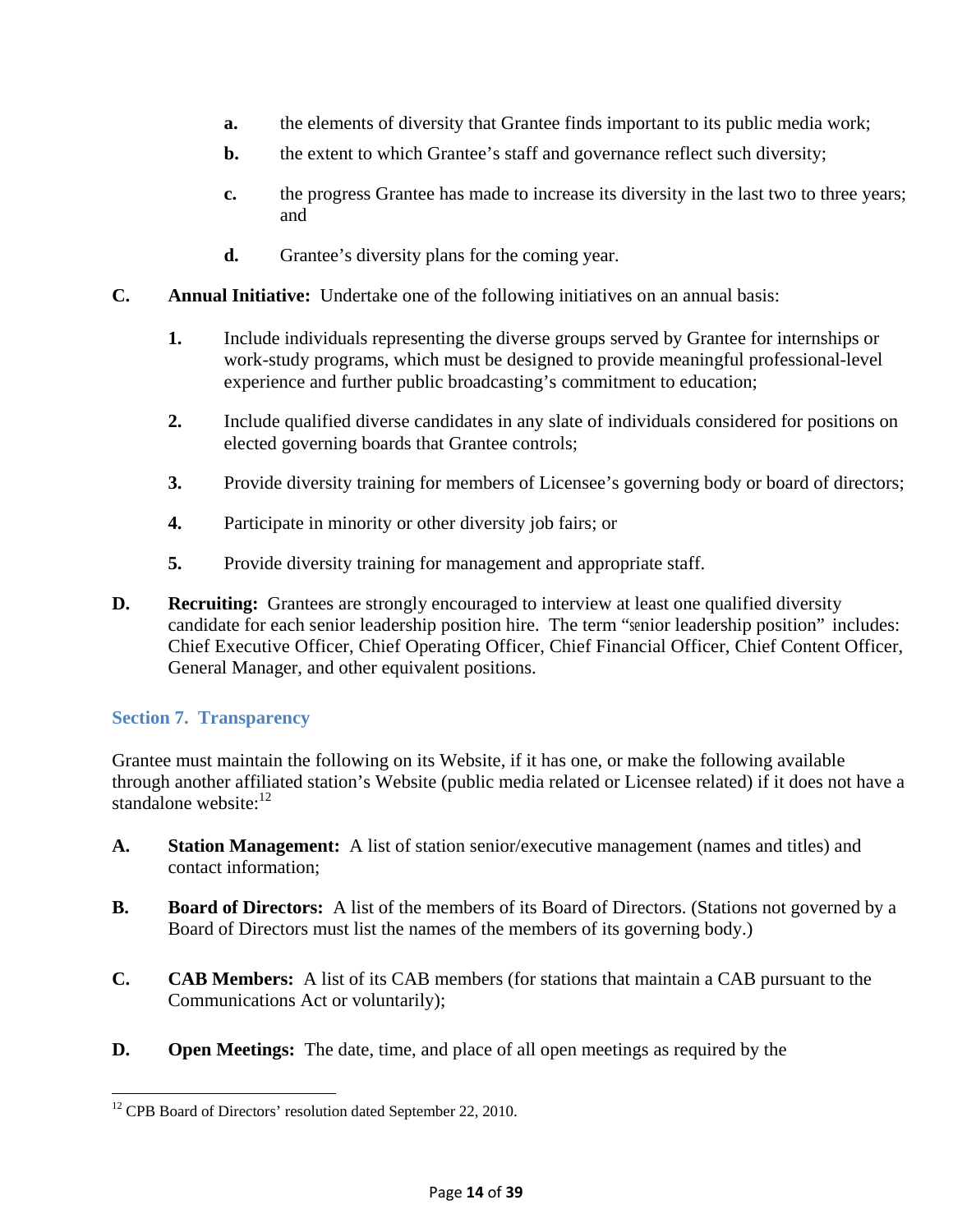Communications Act (47 U.S.C.  $\S$  396(k)(4));

- **E. Audited Financial Statements:** The Station's most recent Audited Financial Statements;
- **F. Copies of Financial Reports:** Instructions for obtaining a copy of Grantee's annual financial reports.
- **G. IRS Form 990 or Equivalent:** If Grantee files an IRS Form 990, the most current IRS Form 990. (The information that university, state, and local authority Licensees post may be limited to their station operations – see Compensation Information below.)
- **H. Compensation Information:** If Grantee does not file an IRS Form 990, compensation information, unless prohibited by law, which is:
	- **1.** comparable to the information outlined in the IRS Form 990, Part VII (A); and
	- **2.** comparable to contractor compensation in IRS Form 990, Part VII (B);
- **I. Local Content and Services Report:** Grantee's annual LCSR; and
- **J. Diversity Statement:** Grantee's diversity statement, specified in Section 6, Diversity Statement.

#### **Section 8. Spectrum Incentive Auction Transparency**

Public media Licensees have an ethical obligation to their communities to conduct their activities in a transparent and accountable manner, consistent with legal and confidentiality obligations. Because public media licensees hold their broadcast spectrum in trust for the public, Grantees whose participation in the Spectrum Auction would significantly reduce or terminate service to their communities should be as transparent as possible and solicit public comment as appropriate.<sup>13</sup>

# **Section 9. Donor Privacy**

 $\overline{a}$ 

Grantees must comply with all applicable federal and state laws and regulations regarding donor privacy and data security.<sup>14</sup>

<sup>&</sup>lt;sup>13</sup> CPB Board of Directors' resolution dated April 14, 2015.

<sup>&</sup>lt;sup>14</sup> CPB Board of Directors' resolution dated September 22, 2010.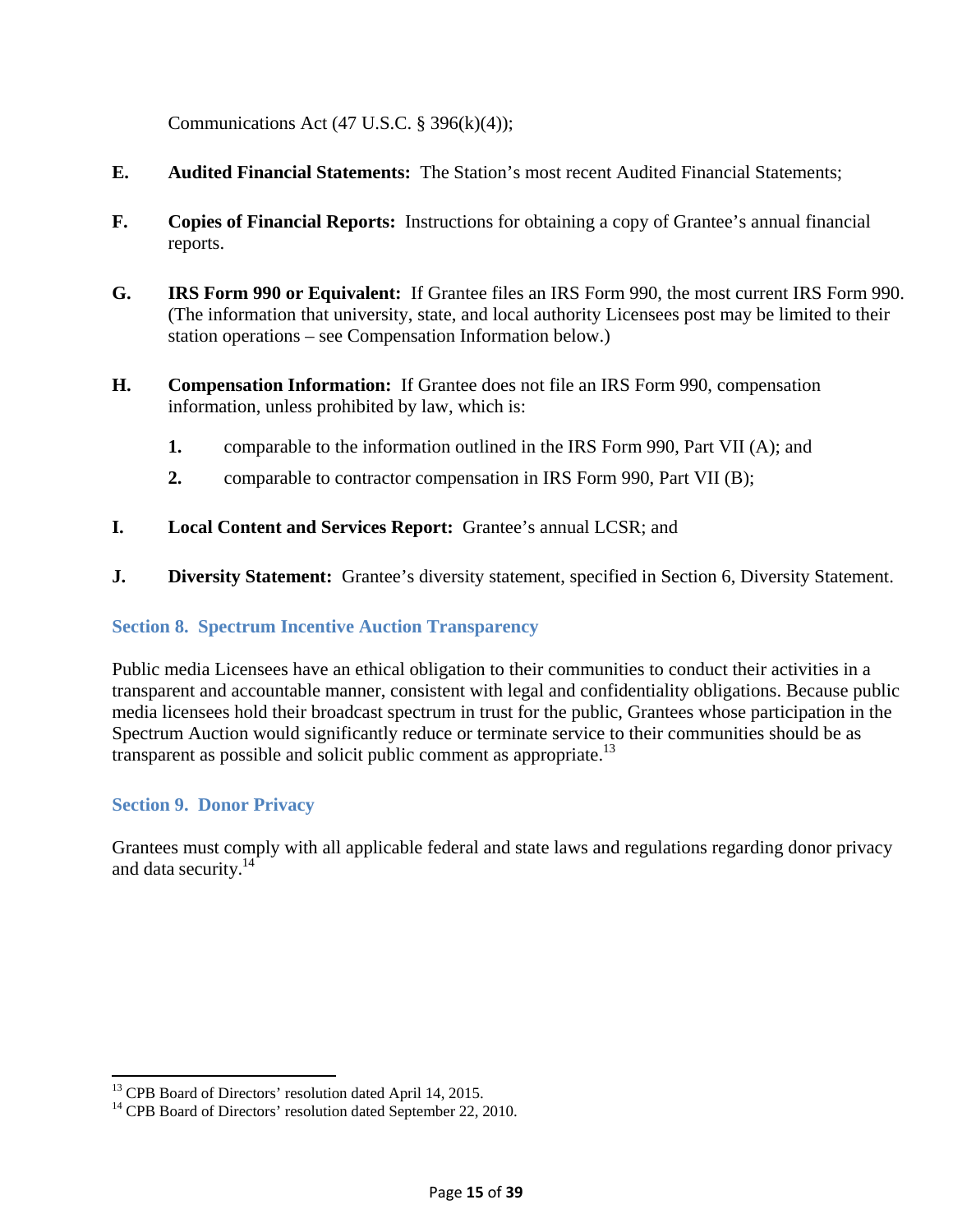#### **Section 10. Use of CSG Funds**

**A. Overview:** Pursuant to the Communications Act, CSG funds distributed ". . . may be used at the discretion of the recipient for purposes related primarily to the production or acquisition of programming" (47 U.S.C. § 396(k)(3)(A)(iii)).

CSG funds must be used to support Grantee's ability to expand the quality and scope of services it provides to the communities it serves. CSG expenditures must fall into one of the following seven categories, which include salaries and benefits for personnel engaged in those activities.

- **1**. Programming, Production, and Services
	- **a.** Programming and Production
	- **b.** Educational Programs
	- **c.** Educational Outreach Activities
- **2.** Broadcasting, Transmission, and Distribution
- **3.** Program Information and Promotion
- **4.** Fundraising and Membership Development
- **5.** Underwriting and Grant Solicitation
- **6.** Management and General
- **7.** Purchase, Rehabilitation, or Improvement of Capital Assets

The expenditures allowed for each of the seven categories are described in greater detail below.

#### **1. Programming, Production, and Services**

Programming, Production, and Services includes Programming and Production, Educational Programs, and Educational Outreach Activities as set forth below.

- **a. Programming and Production:** The acquisition of programming, program operations, program development, program planning, production operations, editing, and the following:
	- fees or dues to acquire broadcast rights for programs or series, or rights to use or adapt published materials;
	- program or web content planning and research (script writing, printing, and consulting) in support of programming or production;
	- directors, producers, cast, stagehands, engineers, technicians, and other personnel involved in programming or production;
	- rental of facilities to support programming or production;
	- rental of production equipment;
	- space, supplies, and other station resources used in programming or production;
	- repair and maintenance of programming and production equipment;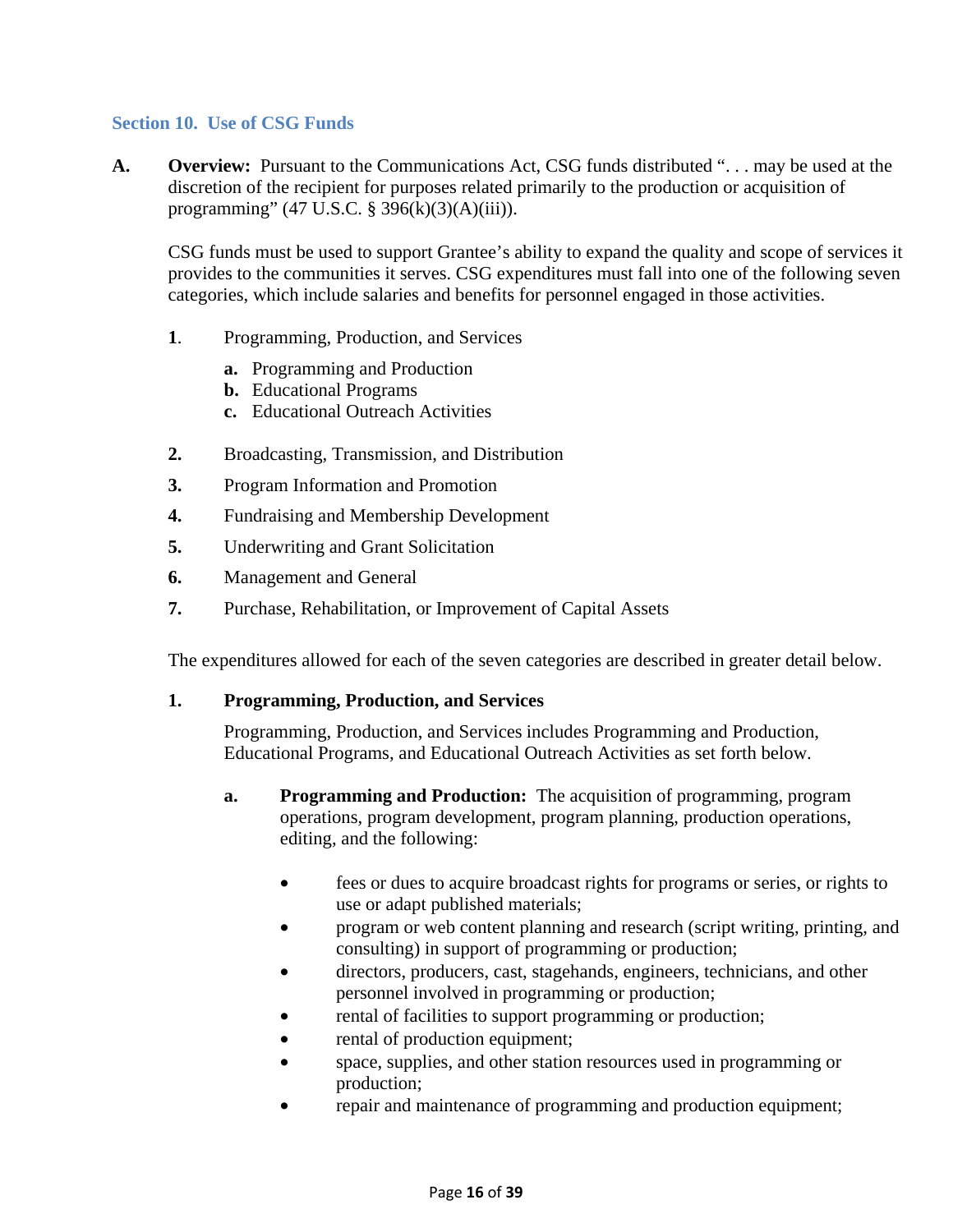and

- depreciation and amortization of station equipment and leasehold improvements used for programming or production purposes.
- **b. Educational Programs:** The creation, production, or purchase of programs with educational intent or instructional design as defined below. Grantees must clearly identify the percentage of CSG funds used for the same.
	- "Educational intent" is defined as content designed to address specific educational interests of a target audience.
	- "Instructional design" is defined as content having an educational intent and substantially involving educators in program development. This content includes ancillary materials to support or supplement the same. It also includes the costs of obtaining rights at the time of production for institutional off-air recording, audio visual, re-versioning, and other similar costs.
- **c. Educational Outreach Activities:** Community outreach activities related to local or national programs and the following:
	- local or national services that enable viewers and listeners to follow up on programs through computer, video, and audio conferencing;
	- town meetings;
	- local call-in shows:
	- public service announcements;
	- telephone hot lines; and
	- the dissemination of related information and materials related to the items set forth above.
- **2. Broadcasting, Transmission, and Distribution:** Broadcasting, transmission, distribution, and the following:
	- **a.** scheduling programs for airing;
	- **b.** repair and maintenance of broadcasting equipment;
	- **c.** depreciation of antennae, transmission, and other broadcasting equipment;
	- **d.** distribution and interconnection fees;
	- **e.** engineering; and
	- **f.** web hosting and streaming fees.
- **3. Program Information and Promotion:** Informing the viewing or listening public of available program services and the following:
	- **a.** producing or acquiring "spots" designed for the promotion of specific programs;
	- **b.** advertising in newspapers or other media;
	- **c.** preparing, reproducing, and distributing program guides;
	- **d.** travel and related expenses of promotion;
	- **e.** dues or fees related to this function; and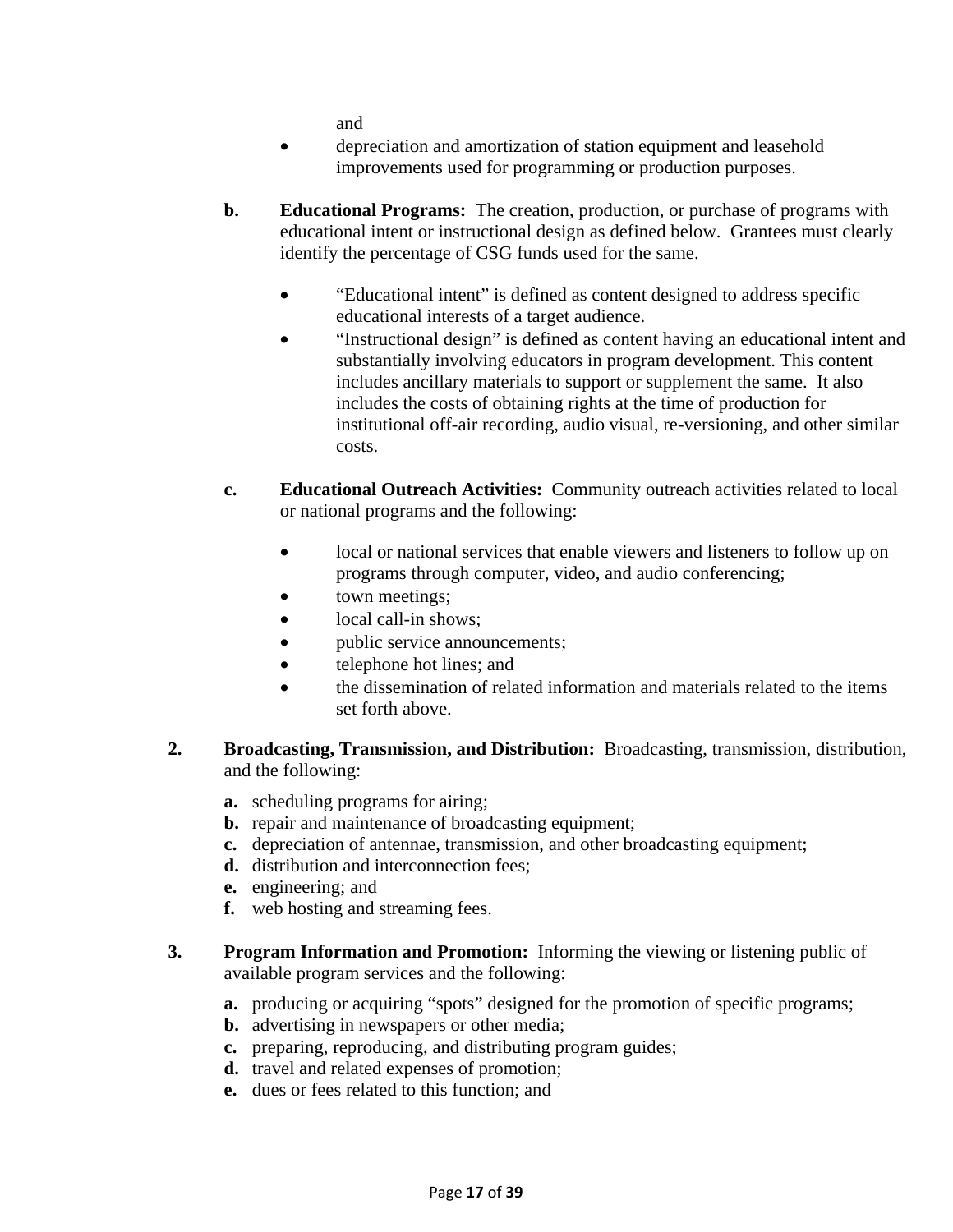- **f.** supporting services.
- **4. Fundraising and Membership Development:** Activities to persuade others to contribute money, securities, time, materials, or facilities to the station, such as:
	- **a.** solicitation of underwriting funds and grants;
	- **b.** membership development;
	- **c.** acquiring and distributing fundraising material;
	- **d.** designing, printing, and distributing leaflets or posters for fundraising;
	- **e.** meetings for improving fundraising techniques;
	- **f.** services of fundraising consultants and talent;
	- **g.** developing and maintaining contributor records;
	- **h.** committee meetings dealing with fundraising policies and issues, including the preparation of minutes and reports of such meetings;
	- **i.** program and production costs of broadcast appeals for funds;
	- **j.** mailing costs related to fundraising; and
	- **k.** direct costs of special fundraising activities and auctions.
- **5**. **Underwriting and Grant Solicitation:** Soliciting program underwriting funds and general support grants from foundations, corporations, and governments.
- **6. Management and General:** Supervising and controlling overall day-to-day operations, accounting, and office service activities, as well as:
	- **a.** human resource administration, including recruiting, retention, and benefit programs;
	- **b.** accounting, auditing, and budgeting;
	- **c.** information technology systems and support services, where not specifically devoted to other functions;
	- **d.** legal services of a general (non-program) nature;
	- **e.** all occupancy costs not specifically identifiable with other functions;
	- **f.** office functions that provide general support throughout the organization (*e.g.*, corporate receptionists and telephone attendants, central mail services, and maintenance of corporate archives);
	- **g.** maintenance of operations manuals, directors' committee lists, and expenses related to governing board, CAB, or administrative committee meetings;
	- **h.** depreciation of buildings, furnishings, and equipment used in management and general functions; and
	- **i.** dues for public broadcasting station membership organizations.

This category also includes indirect costs:

- **a.** not directly identified with another function, that are indispensable to the conduct of those functions and to an organization's existence; and
- **b.** associated with the overall direction of the entity's general board activities, business management, general recordkeeping, budgeting, and related purposes.
- **7. Purchase, Rehabilitation, or Improvement of Capital Assets:** Purchase, rehabilitation, or improvement of capital assets, as well as: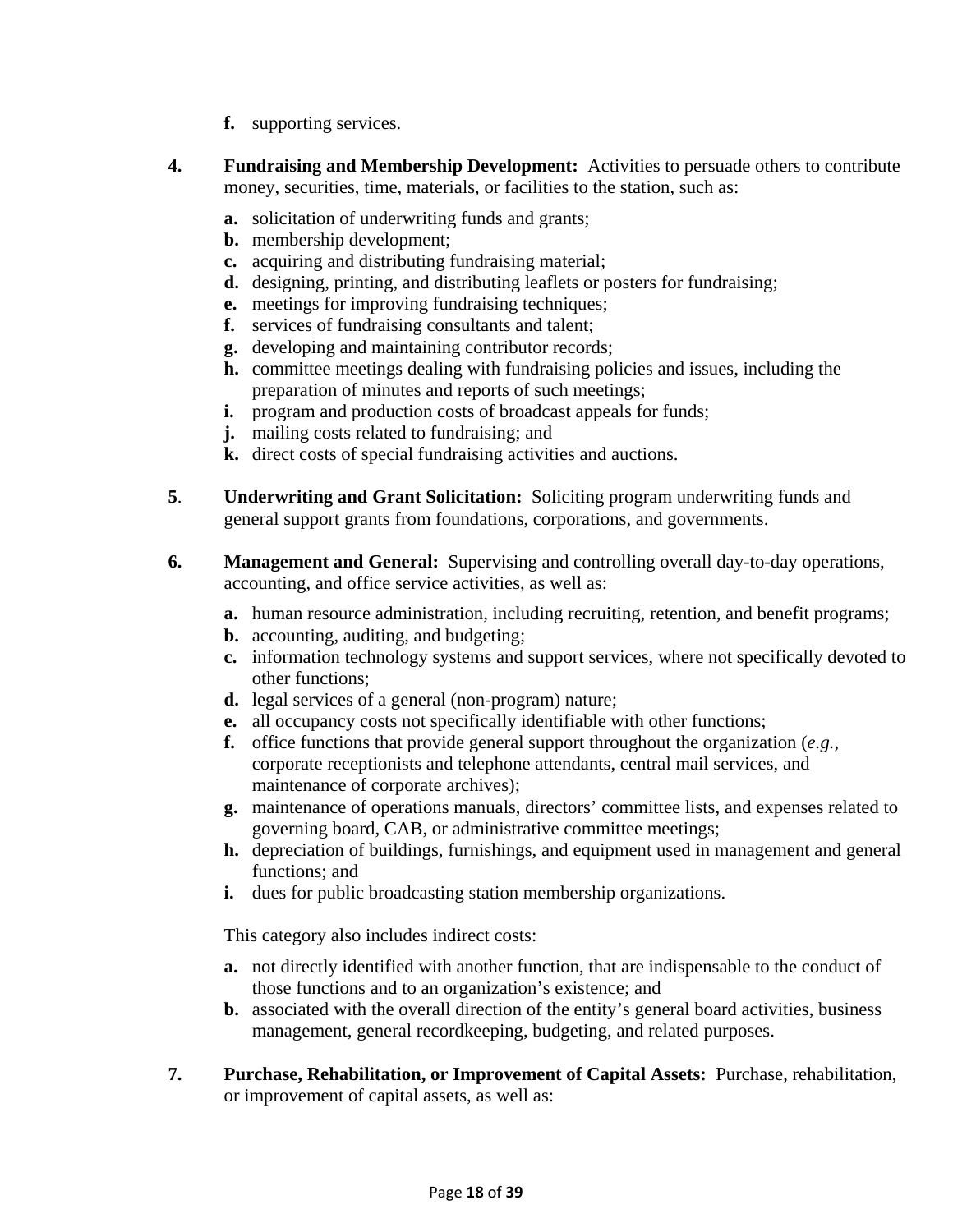- **a.** expenditures to purchase, rehabilitate, or improve tangible capital assets, such as studio and station equipment, vehicles, buildings, and other structures; and
- **b.** other capital assets funded with the CSG.

### **Section 11. CSG Spending Restrictions**

Grantee's use of CSG funds is restricted as follows:

- **A. Entertainment:** Grantee shall not use any CSG funds for any reception or entertainment for any officer or employee of the federal government, or any state or local government (47 U.S.C. § 396  $(k)(2)(A)).$
- **B. Influencing Legislation:** Grantee shall not use any CSG funds to pay the salary or expenses of Grantee's staff, or its agents, related to any activity designed to support, defeat, or influence legislation or appropriations before Congress, or any state legislature (26 U.S.C. § 501(c)(3)).

Grantee shall not use any CSG funds for activities designed to support, defeat, or influence legislation or appropriations pending before the Congress or any state legislature. This also refers to activities including, but not limited to:

- **1.** publicity or propaganda; and
- **2.** the creation, distribution, or use of any kit, pamphlet, booklet, social media communications, publication, and radio, television, or video presentation.

However, if these activities support a presentation Grantee makes to or at the request of the Congress, any state legislature, or in support of recognized executive-legislative relationships, they may be exempt  $(26 \text{ U.S.C. } § 501(c)(3))$ .

- **C. CPB-Qualified Programming:** Grantee shall not use any CSG funds to cover the cost of producing, acquiring, or distributing programs, unless they are for CPB-Qualified Programming.<sup>15</sup>
- **D. Restricting CSG Funds:** The Grantee may not impound or otherwise withhold or inappropriately restrict the station's use of CSG funds. CSG funds may not be used to supplant funds or reduce budgets for other support already being provided to the station(s) by the Grantee.<sup>16</sup>
- **E. Overhead Expenses:** Grantee shall not use CSG funds to offset a Licensee's overhead or for any other expenses not directly related to the operation of the station, unless such overhead and expenses are enumerated in Section 5, Operational Requirements.
- **F. Sale of Assets:** Grantee shall use CSG funds and the proceeds from the sale of assets acquired with CSG funds solely for the benefit of the public broadcast television station.
- **G. Staffing Costs:** FT employees whose salaries are paid using CSG funds must exercise full-time

 $\overline{a}$ 

<sup>&</sup>lt;sup>15</sup> CPB Board of Director's resolution dated May 20, 2008.

<sup>&</sup>lt;sup>16</sup> CPB Board of Director's resolution dated September 15, 1998.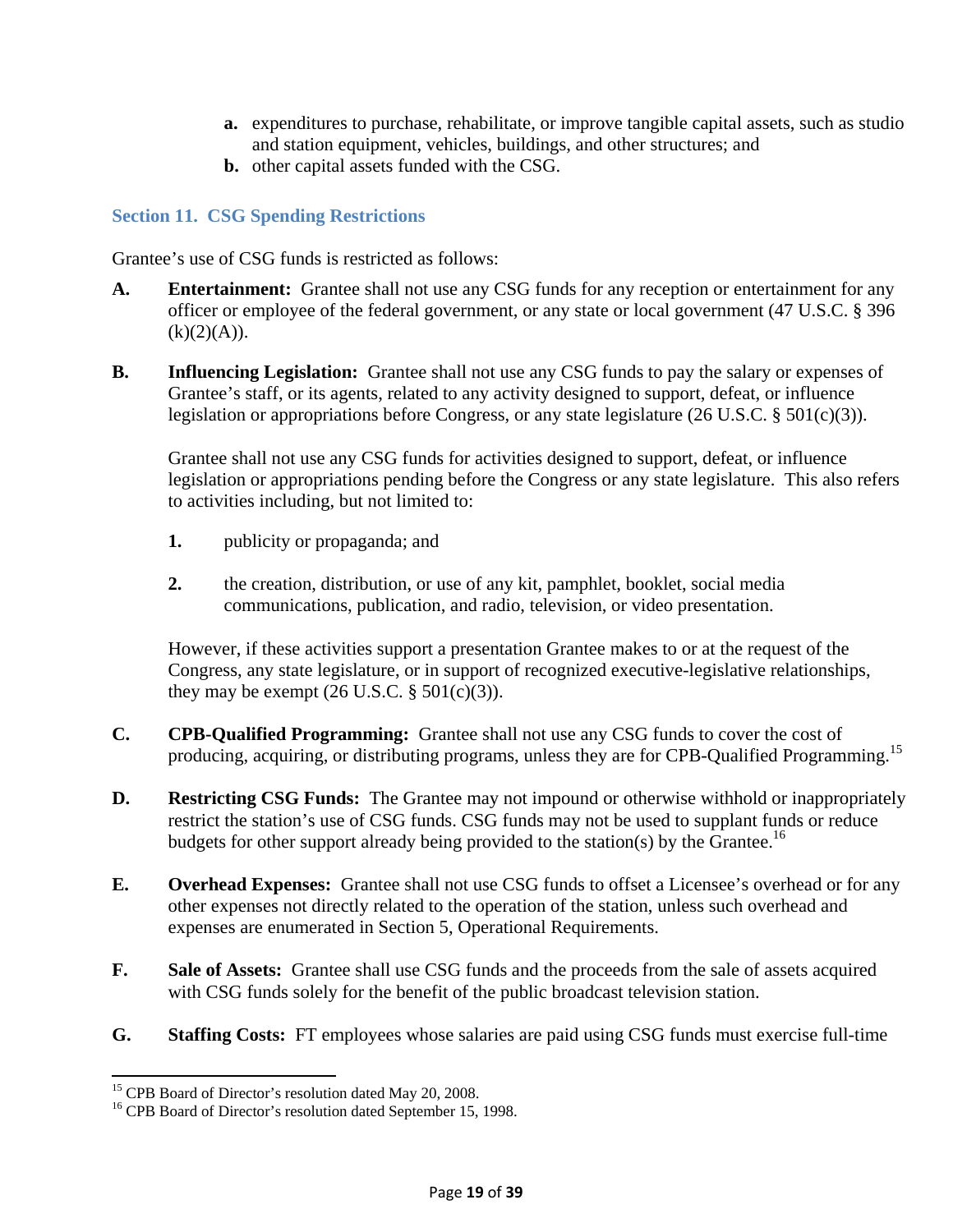responsibilities over the public broadcast television station's operations. Grantee shall not require said personnel to perform duties unrelated to the public broadcast television station's operation. For FT employees whose salaries are partially paid using CSG funds, Grantee shall ensure that the portion of their salary paid with CSG funds shall not exceed the percentage of said employees' time spent on the public broadcast television station's operations.

**H. Standard Pricing:** Grantee shall not use CSG funds for personnel services, programming (production and acquisition) expenses, or the cost of technical facilities in excess of the standard amounts Grantee usually pays for the same under similar circumstances.

# **Section 12. Payment Schedule and Reporting Requirements**

- **A. Payment Schedule:** CSGs will be disbursed to Grantee in two installments. However, each CSG payment is contingent upon Grantee submitting all of the required forms, reports, and/or other documents required by CPB.
- **B. CSG Offer Expiration:** Grantee must execute its CSG Agreement and Certification of Eligibility by June 30, 2016, or risk forfeiting its CSG in such amount as may be determined by CPB in its sole discretion. If Grantee prefers to receive the CSG payment at a different date, Grantee must notify CPB in writing at csg@cpb.org.
- **C. Reporting Requirements:** To avoid delayed disbursement of CSG payments and penalties, including CSG reductions, Grantees must submit all required documents and reports to CPB on time. The financial forms (AFR and audited financial statement or the FSR) are due within five months after the close of Grantee's fiscal year. As a condition of receiving the CSG, each Grantee must also complete and submit the annual LCSR, SABS, and SAS by February 15. If Grantee submits its financial form, SABS, or SAS beyond their filing deadlines, as determined by CPB, Grantee will be subject to a financial penalty set forth in Section 4 (F), Recordkeeping Requirements.

#### **Section 13. Expenditure of CSG Funds**

- **A. Spending Period:** CSG funds must be expended during the Spending Period.
- **B.** Unauthorized Expenditures: Grantee must expend CSG funds in accordance with the purposes and restrictions set forth in the General Provisions.

#### **Section 14. Documenting CSG Expenditures**

All CSG expenditures must be supported by appropriate documentation (invoices, contracts, bills of sale, check stubs, etc.). Grantee must keep documentation pertaining to CSG expenditures in its files for three years following the Spending Period as set forth in Section 4, Recordkeeping Requirements, and must make it available to CPB upon request. CPB requires this documentation to audit Grantee's CSG expenditures.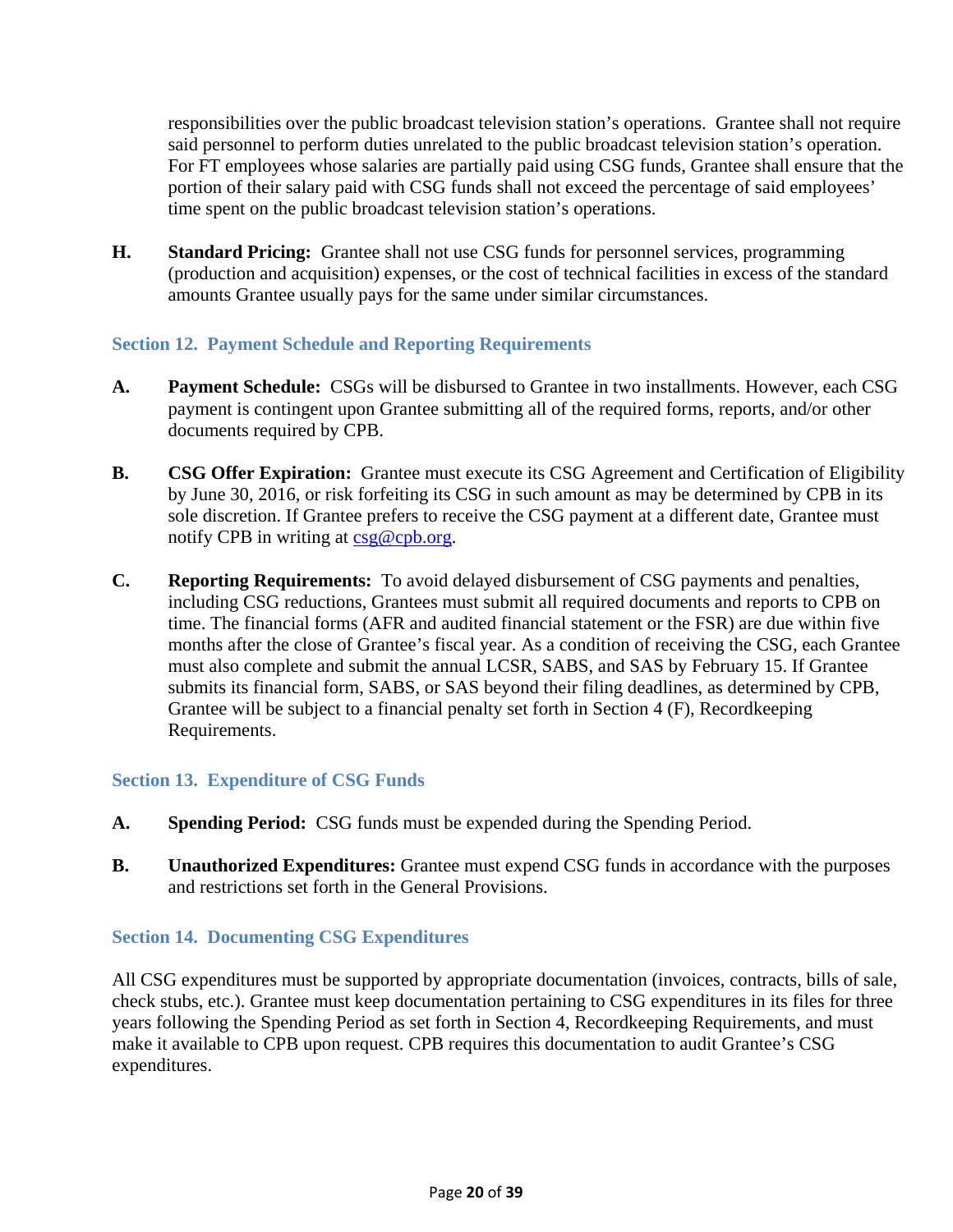CPB reserves the right to disallow any expenditures Grantee cannot support with appropriate documentation. Once the Spending Period expires, Grantee may not reallocate disallowed expenditures. All disallowed expenditures must be returned to CPB pursuant to Section 17, Return of Funds.

### **Section 15. Extent of CPB Commitment**

CPB makes no commitment or representation, expressed or implied, to provide Grantee funds in excess of the CSG that Grantee qualifies for and CPB determines is appropriate.

#### **Section 16. Termination**

CPB reserves the right to terminate a Grantee's CSG if it fails to comply with the General Provisions, or provides inaccurate information to CPB in any certification required by the General Provisions or any CSG-related document. Upon termination, CPB may, in its sole discretion, require the Grantee to return CSG funds pursuant to Section 17, Return of Funds.

#### **Section 17. Return of Funds**

- **A. Unused Funds:** All FY 2016 CSG funds that are not expended by September 30, 2017, must be returned to CPB on or before November 3, 2017.
- **B. Unauthorized Expenditures:** All unauthorized CSG expenditures shall be repaid by Grantee to CPB immediately upon CPB's request.
- **C. Loss of CSG Eligibility:** When a CSG recipient is no longer eligible to receive a CSG, CPB, in its sole discretion, may require any recipient of a CSG to return CSG funds, as set forth below.
	- **1.** In any of the situations described in paragraphs (2), (4), or (5) below, CPB may require a recipient of a CSG to return the greater of:
		- **a.** all unexpended CSG funds from grant periods that have not yet expired; or
		- **b.** the amount equal to the *pro rata* monthly share of the total CSG for all grant periods that have not yet expired, multiplied by the number of full months remaining in the grant period(s).
	- **2.** In addition to the amount that CPB may require a CSG recipient to return under paragraph (1) above:
		- **a.** If any recipient of a CSG effectuates a transfer of control, assignment, or lease of its broadcast license to a non-CSG-qualified organization, whether or not effectuated in accordance with Section 18, Assignment, CPB may require the recipient to return an amount not to exceed the greater of: (a) twenty percent of the sale price in the event of a sale, (b) twenty percent of the amount to be paid under the lease over the course of its term in the event of a lease, or (c) twenty percent of all CSG funds that have been provided, as calculated on a *pro rata* monthly basis,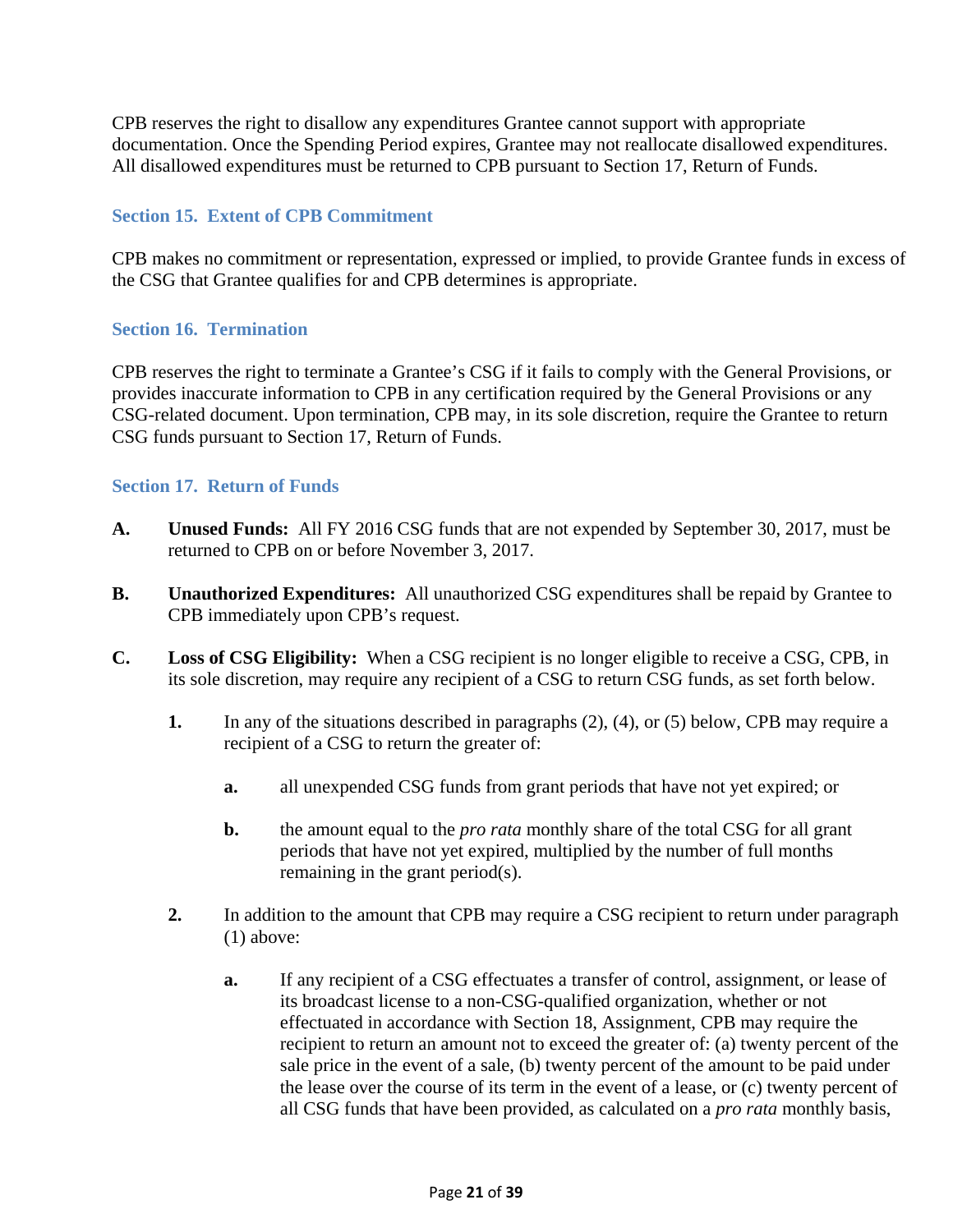during the 24-month period preceding the effective date of the Grantee's agreement for transfer of control, assignment, or lease; or

- **b.** If any recipient of a CSG ceases to operate a qualified public television service due to the relinquishment or loss of its broadcast license, CPB may require the recipient to return an amount not to exceed fifteen percent of all CSG funds that have been provided, as calculated on a *pro rata* monthly basis, during the 24-month period preceding the date on which the relinquishment or revocation becomes final (*i.e.*, no longer subject to administrative or judicial review), provided, however, that if the relinquishment of a broadcast license is related to a merger or consolidation with another CSG-qualified organization, then CPB's ability to require the return of funds shall be governed by paragraph (C) below rather than this paragraph; or
- **c.** If CPB determines that any recipient of a CSG, for any reason other than those set forth in paragraphs (1) and (2) above, is no longer qualified to receive CSG funds (including but not limited to as a result of a failure to comply with any requirement of these General Provisions or the imposition by the FCC of limits upon its operations), CPB may require the recipient to return an amount not to exceed fifteen percent of all CSG funds that have been provided, as calculated on a *pro rata* monthly basis, during the 24-month period preceding the date on which CPB determines that the recipient was no longer qualified.
- **3.** If a Grantee:
	- **a**. effectuates a transfer of control, assignment, or lease of its broadcast license to a non-CSG-qualified organization that, as a result of the transfer of control, assignment, or lease desires to become a CSG-qualified organization and is otherwise qualified, or
	- **b.** relinquishes its broadcast license pursuant to a merger or consolidation with another CSG-qualified organization, or
	- **c**. complies with the requirements of Section 18 Assignment, CPB may, in its sole discretion, permit the recipient to assign any of the funds that CPB might otherwise require the recipient to return pursuant to paragraph (1) above to the organization with which the recipient's operations were or are to be merged or consolidated, provided that the recipient demonstrates to CPB's satisfaction that such funds will be used in accordance with these General Provisions.
- **4.** If any recipient of a CSG effectuates a transfer of control, assignment, or lease of its broadcast license to another CSG-qualified organization and complies with the requirements of this Section, CPB may, in its sole discretion, permit the recipient to assign any of the funds that CPB might otherwise require the recipient to return pursuant to paragraph (1) above to the CSG-qualified transferee or lessee, provided that the recipient demonstrates to CPB's satisfaction that such funds will be used in accordance with these General Provisions.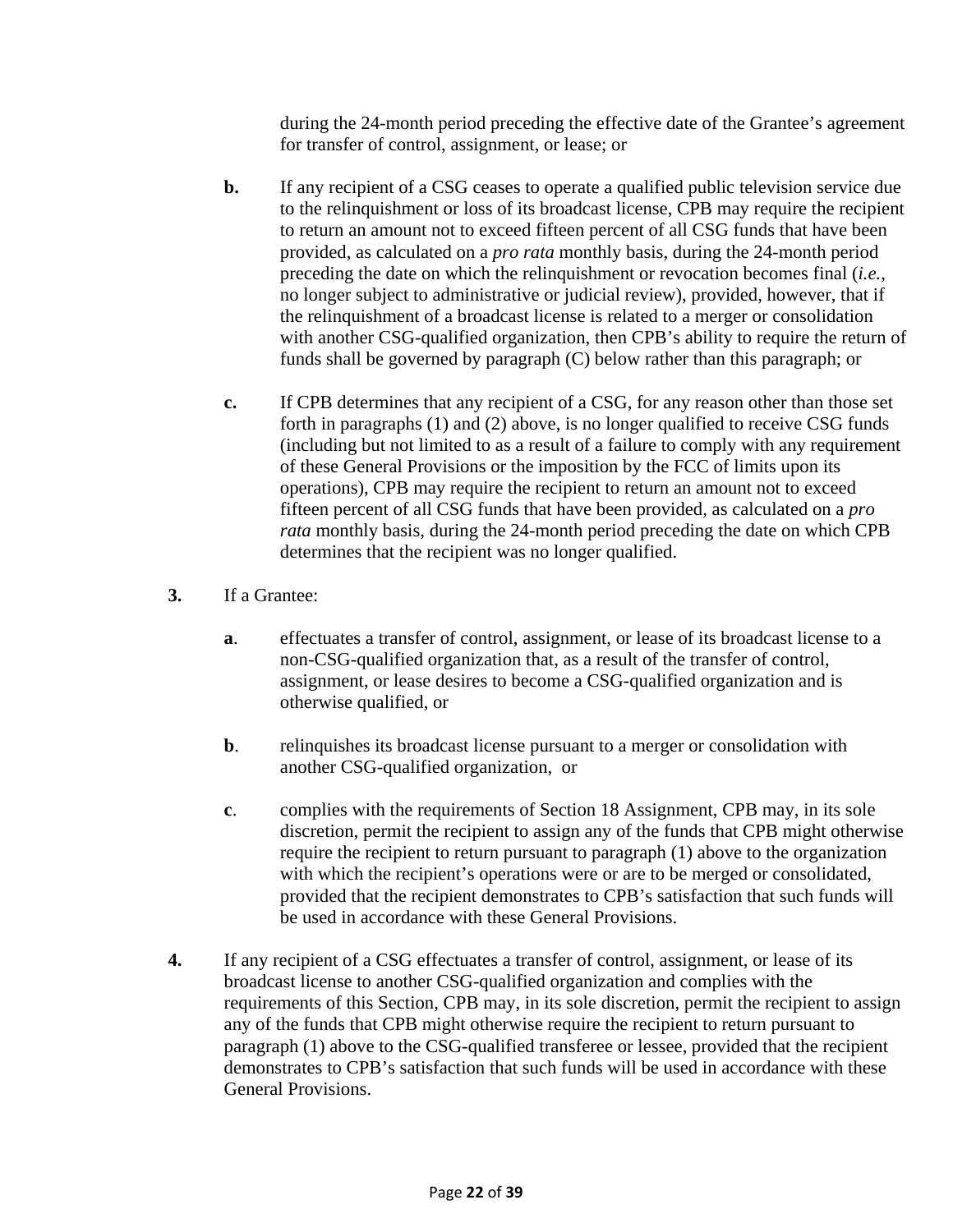- **5.** A Grantee that relinquishes its license in the Spectrum Auction and ceases broadcast operations entirely will be required to return all CSG funds to CPB from any open grant period. $17$
- **D. Procedures for Return of Funds:** In all cases in which funds must be returned, checks shall be made payable to the Corporation for Public Broadcasting. If Grantee fails to return funds due to CPB, CPB reserves the right to offset said amount due against Grantee's future CSG payment(s).

### **Section 18. Consolidation**

Consolidation: The management and operational control of all noncommercial television stations licensed to the same entity are consolidated when calculating CSG amounts. The following types of television stations may not be consolidated:

- **1.** closed-circuit stations;
- **2.** stations managed and operated by and for students;
- **3.** stations that primarily provide training programming to Grantee employees, clients, and/or representatives; and
- **4.** stations licensed to political organizations.

#### **Section 19. Assignment**

Grantee may not assign any of its rights or obligations hereunder in whole or in part (even if a third-party becomes responsible for providing programming for all or part of a station's broadcast schedule or some other aspect of Licensee's broadcast operations) without CPB's prior written consent. Any entity to which the rights and obligations under a CSG are assigned must comply with the General Provisions and certify the same.

#### **Section 20. Nondiscrimination**

 $\overline{a}$ 

Grantees must comply with the nondiscrimination provisions set forth below.

- **A. Discrimination:** Grantee shall not discriminate against any employee or applicant for employment because of race, color, religion, age, sex, national origin, or physical or mental handicap. Grantee will take affirmative action to ensure that applicants are considered for employment without regard to their race, color, religion, age, sex, national origin, or physical or mental handicap.
- **B. Laws and Regulations:** Grantee shall comply with all laws and regulations prohibiting  $\arctan^{18}$  on the basis of race, color, religion, age, sex, national origin, or physical or mental handicap that may be applicable to the Grantee, including but not limited to the following:

<sup>&</sup>lt;sup>17</sup> CPB Board of Directors' resolution dated April 14, 2015.

<sup>&</sup>lt;sup>18</sup> CPB Board of Directors' resolution dated February 17, 1974.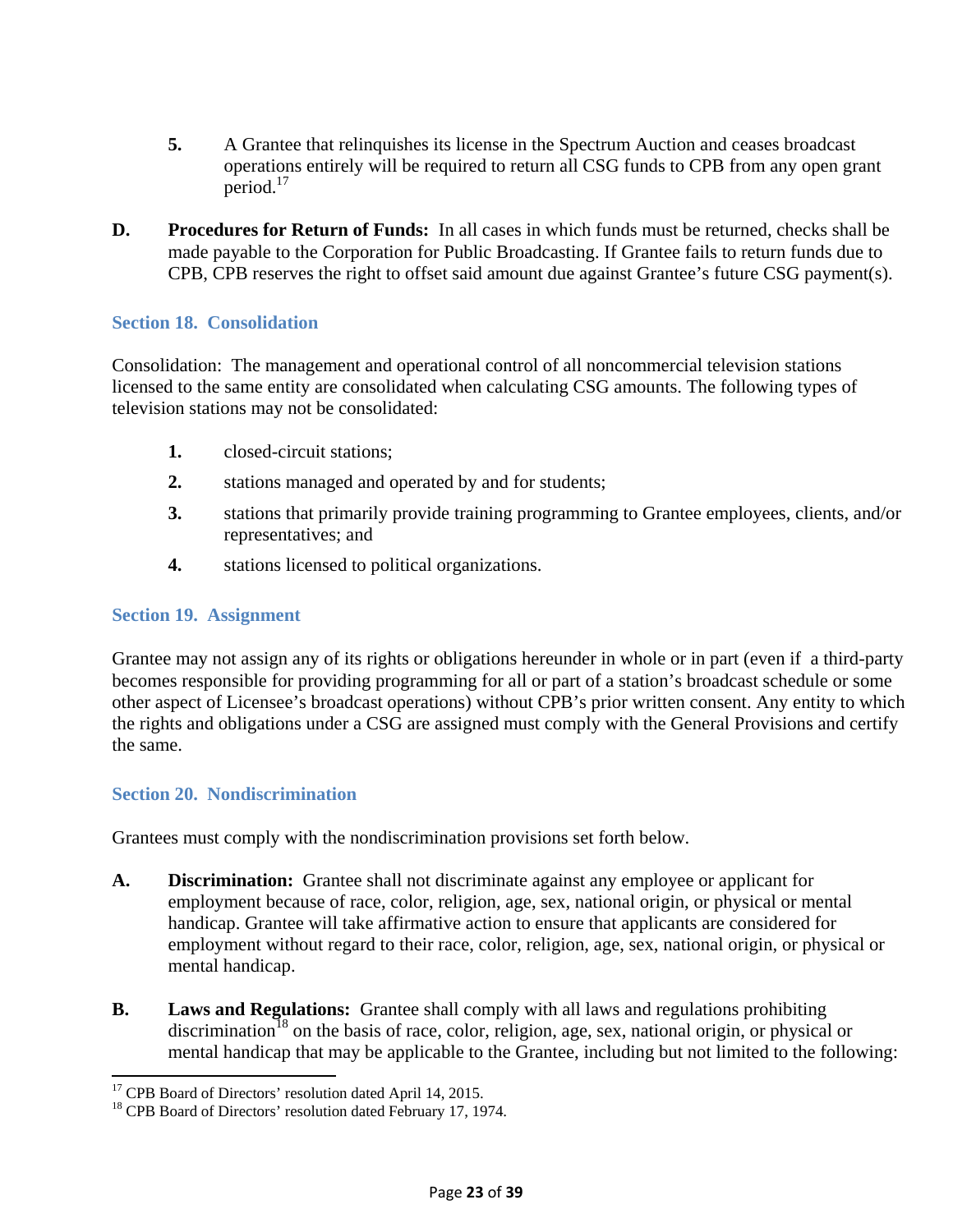- **1.** Title III of the Public Telecommunications Financing Act of 1978 (47 U.S.C. § 398);
- **2.** Title VII of the Civil Rights Act of 1964 (42 U.S.C. § 2002e);
- **3.** Equal Pay Act of 1963 (29 U.S.C. § 206);
- **4.** Age Discrimination in Employment Act of 1967 (29 U.S.C. § 621-634);
- **5.** Title VI of the Civil Rights Act of 1964 (42 U.S.C. § 2002d);
- **6.** Title IX of the Education Amendment of 1972 (20 U.S.C. § 1681);
- **7.** Title V of the Rehabilitation Act of 1973 (29 U.S.C. § 790-794); and
- **8.** FCC's regulations concerning equal employment opportunity (47 C.F.R. § 73.2080).
- **C. Subcontracts:** Grantee must include the provisions of this Section in all subcontracts and delegations it enters into in connection with the CSG.

### **Section 21. Equal Employment Opportunity**

 $\overline{a}$ 

Grantee must certify in its Certification of Eligibility to CPB that it complies with the FCC Rules concerning equal employment opportunity (47 C.F.R. § 73.2080) and the requirements in the Communications Act concerning equal employment opportunity (47 C.F.R. § 396 (k)(11) (A).<sup>19</sup>

### **Section 22. Other Nondiscrimination Requirements**

- **A. Discrimination Claims:** Grantee acknowledges that CPB is a private, nonprofit corporation and does not have the legal authority to investigate and adjudicate complaints alleging discriminatory practices by Grantee. CPB will, therefore, refer all such complaints it receives to a government agency with jurisdiction to conduct any proceedings that may be appropriate. Further, CPB will cooperate fully with every such agency with jurisdiction to inquire into alleged discriminatory practices by a Grantee.
- **B. Applicable Laws and Regulations:** Grantee acknowledges that the laws and regulations prohibiting discrimination against persons on the basis of race, color, religion, national origin, age, sex, or physical or mental handicap may be federal, state, or local and may vary from jurisdiction to jurisdiction.

Grantee represents and warrants that it knows and understands the laws and regulations regarding discrimination and acknowledges that CPB is under no obligation to advise the Grantee of the same unless required by law or regulation.

**C. Suspension or Cancellation of CSG:** Whenever a court or government agency with jurisdiction shall make a determination that Grantee is in violation of federal, state, or local laws and regulations prohibiting discrimination on the basis of race, color, religion, age, national origin, sex, or physical or mental handicap, and notice of such determination is provided to CPB, CPB shall promptly notify Grantee that, unless Grantee demonstrates to CPB's satisfaction, within 30

<sup>&</sup>lt;sup>19</sup> FCC requirements are different from CPB's Employment Statistical Report requirements, which are detailed in Section 3, Communications Act Requirements.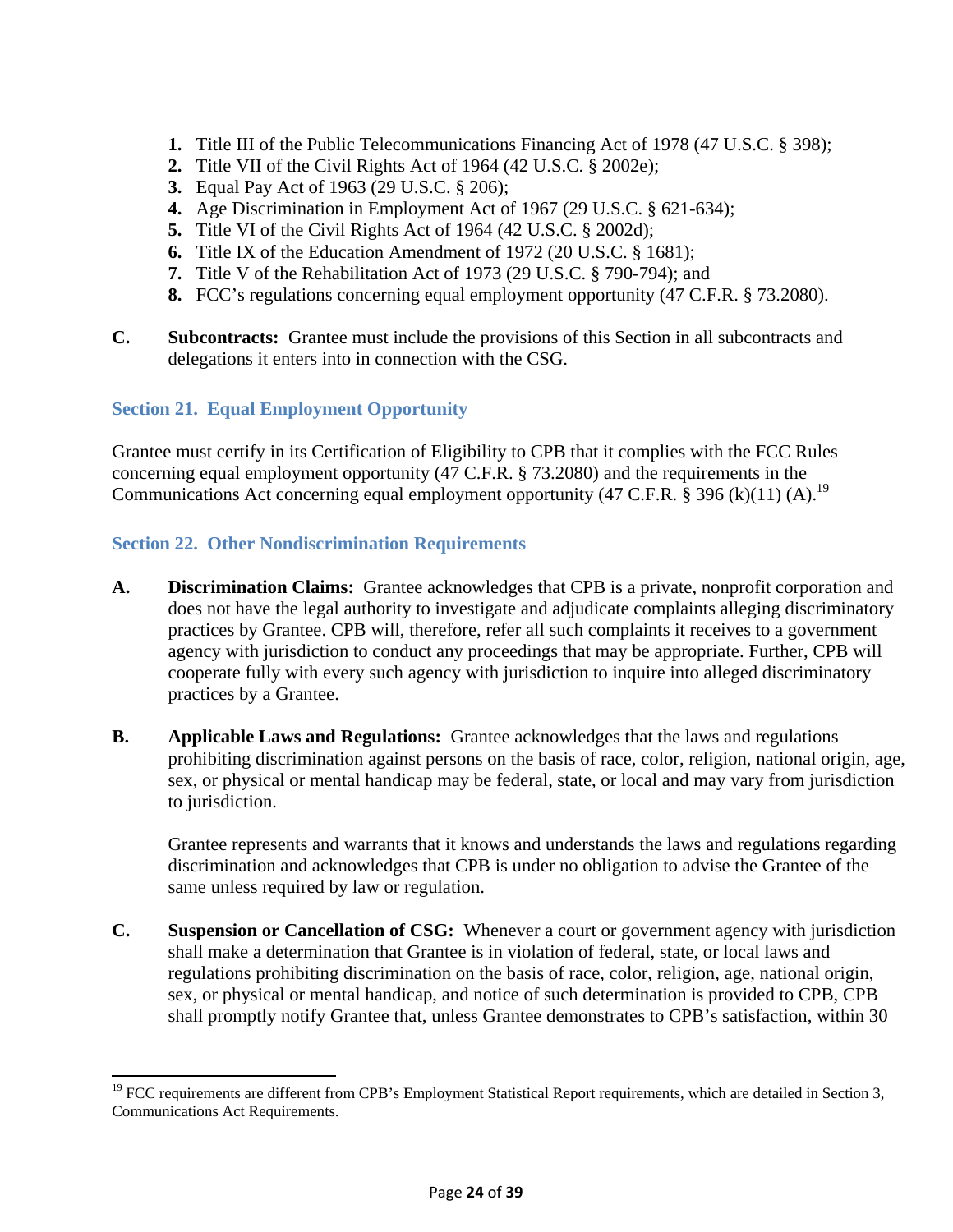days, that the violation has been corrected or that Grantee is in compliance with all provisions of such determination, CPB may suspend or cancel all CSG or other CPB funding.

Whenever such determination is appealed or otherwise challenged in an appropriate forum, whether or not the effect of such determination is stayed pending appeal, CPB shall notify Grantee that, unless Grantee can show cause to the contrary within 30 days, CPB shall suspend or cancel CPB assistance. If CPB decides to suspend or cancel such funding, all sums that would have been payable to the Grantee shall be held by CPB pending completion of the appellate process, and CPB shall not suspend or cancel its non-financial and/or indirect assistance during the appeal.

### **Section 23. Governing Law and Jurisdiction**

Except as otherwise required by law, Grantee agrees that the General Provisions and all instruments between Grantee and CPB related thereto shall be construed in accordance with the laws of the District of Columbia. Notwithstanding the jurisdiction of any other court, Grantee expressly submits and consents in advance to the jurisdiction of the Superior Court of the District of Columbia and the U.S. District Court for the District of Columbia for all claims or disputes pertaining directly or indirectly to any CSG or Interconnection Grant, or any program set forth in the General Provisions, or any matter related thereto. Grantee further agrees that in any action or proceeding commenced in any court in the District of Columbia, Grantee shall be deemed to have been duly served with process of such court when process is delivered to Grantee personally or by certified or registered mail (return receipt requested) within or outside of the District of Columbia.

#### **Section 24. Amendment to General Provisions**

CPB reserves the right, in its sole discretion, to amend the General Provisions and will notify Grantee of the same. Grantee will be deemed to comply with the amendments unless it notifies CPB otherwise in writing within 30 days of receipt of CPB's notification.

Upon receiving Grantee's notification, Grantee will be disqualified from the CSG program and Grantee shall immediately repay CPB any amounts due CPB under Section 17, Return of Funds.

#### **Section 25. Headings**

The headings contained herein are for convenience only and shall not be interpreted to limit or otherwise affect the provisions herein.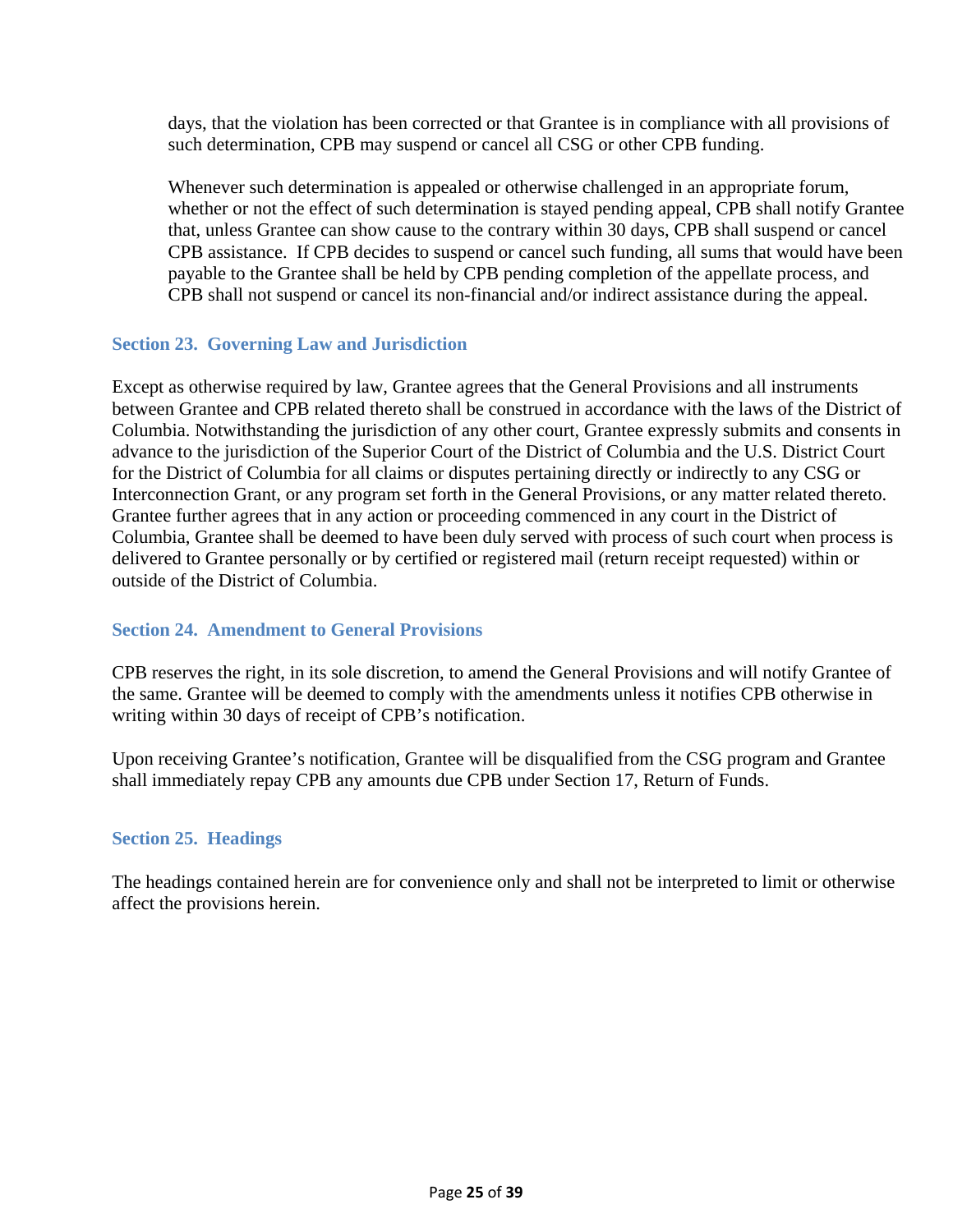# **PART II. TV-ICG AND SUPPLEMENTAL CSG PROGRAMS**

This Part II sets forth the provisions that govern the TV-ICG and the following Supplemental CSG Programs, including the:

- Television Local Service Grant Program (TV Local Program);
- Television Distance Service Grant Program (TV Distance Program);
- Television Merger and Consolidation Program (TV Merger Program);
	- o Universal Service Program;
	- o Operating Efficiencies Program (OE Program); and
- Television Collaborative Bandwidth Program (Bandwidth Program).

These programs are subject to the provisions set forth in Part I of these General Provisions. In the event of a conflict between Part I and Part II, Part II shall govern. The terms defined in Part I, Section 1, of the General Provisions are incorporated herein by reference, unless otherwise defined below.

# **Section 1. TV Local Program**

The TV Local Program provides supplemental CSG funding to stations in small and rural communities.

Grantee's TV Local Program award is calculated as a share of a total pool of \$3 million. Each eligible Grantee's share is inversely proportional to its share of the aggregate NFFS of all Grantees eligible to receive TV Local Program funds. However, the share for Grantees (excluding Sole Service TV stations) with NFFS below \$800,000 is calculated based on an NFFS of \$800,000. Sole Service TV station calculations are based on actual reported NFFS.

- **A. Eligibility:** Only Grantees meeting the following requirements are eligible to receive TV Local Program funding:
	- **1.** eligible to receive a CSG;
	- **2.** has either an FY 2014 NFFS that is less than \$2 million or a three-year average (FY 2012, FY 2013, and FY 2014) NFFS less than \$2 million;
	- **3.** a CAP less than 2.5 million people; and
	- **4.** deemed qualified by CPB to receive TV Local Program funds.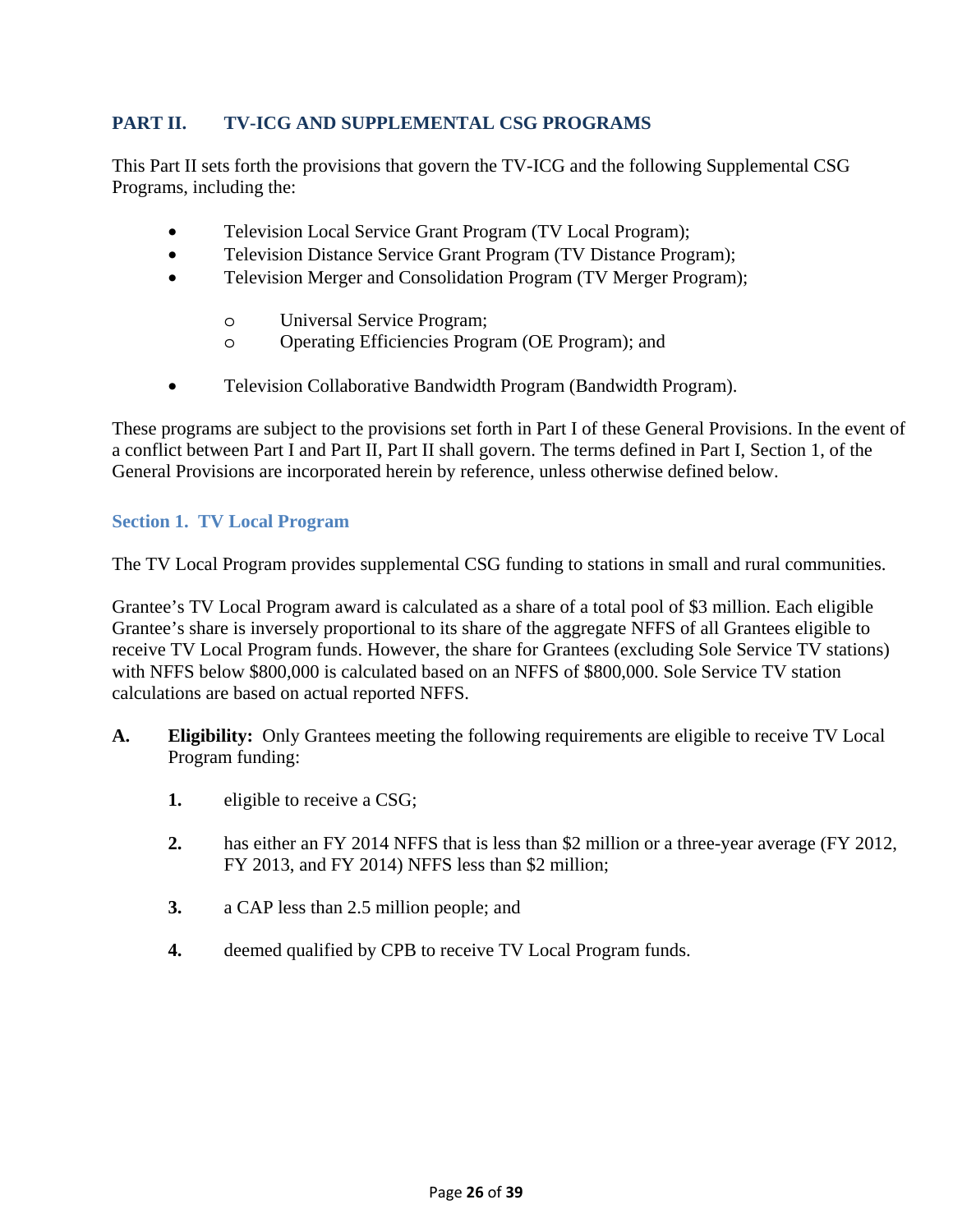### **B. Distribution and Use of Funds:**

- **1.** TV Local Program funds will be disbursed to Grantees in one payment and will be included in Grantees' first CSG payment.
- **2.** Grantees must use TV Local Program funds to support local services, including:
	- **a.** educational outreach activities;
	- **b.** educational programs;
	- **c.** local content and production;
	- **d.** operational efficiencies;
	- **e.** implementation of best development practices;
	- **f.** financial planning; and
	- **g.** professional development.

### **Section 2. TV Distance Program**

The TV Distance Program provides supplemental CSG funding to Grantees that operate multiple digital repeater transmitters or translators that serve distant communities.

TV Distance Program funding is calculated based on a percentage of the annual standard CSG base grant (which is the same for all Grantees). The percentage for each station increases when its total number of transmitters increases, as set forth below. The total amount available for the standard CSG base grant equals 0.11 percent of CPB's FY 2016 federal appropriation.

| <b>TV DISTANCE PROGRAM</b> |                      |  |  |
|----------------------------|----------------------|--|--|
| #                          | <b>Percentage of</b> |  |  |
| of Digital                 | standard CSG         |  |  |
| <b>Transmitters</b>        | base grant           |  |  |
| 3                          | 5%                   |  |  |
| 4                          | 7.5%                 |  |  |
| 5                          | 10%                  |  |  |
| 6                          | 20%                  |  |  |
| 7                          | 30%                  |  |  |
| 8                          | 40%                  |  |  |
| 9                          | 50%                  |  |  |
| 10                         | 60%                  |  |  |
| 11                         | 70%                  |  |  |
| 12 or more                 | 80%                  |  |  |

- **A. Eligibility:** Only Grantees meeting the following criteria are eligible to receive TV Distance Program funding:
	- **1.** eligible to receive a CSG;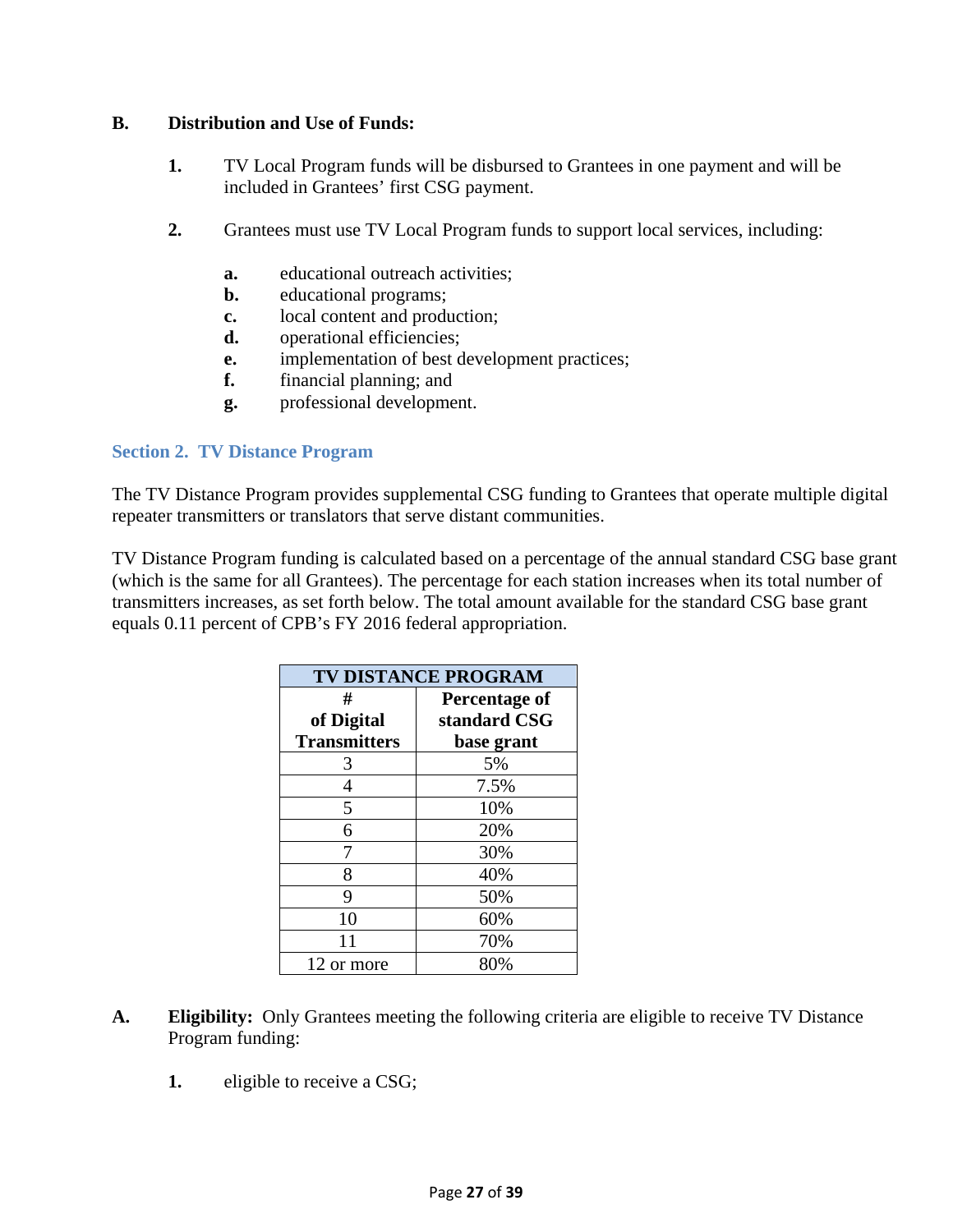- 2. operate three or more digital transmitters or transmitter-equivalents (10 translators are considered the equivalent of one transmitter); and
- **3.** deemed qualified by CPB to receive TV Distance Program funding.
- **B. Distribution and Use of Funds:** TV Distance Program funds will be disbursed to Grantees in one payment and included in Grantees' first CSG payment.

Grantees must use TV Distance Program funds to support local services, including Educational Outreach Activities, Educational Programs, and local content and production.

### **Section 3. TV Merger Program**

The TV Merger Program is available to stations receiving a television CSG that have entered into a comprehensive operating agreement (Operating Agreement) with one or more other television CSG recipients, which will result in a number of advantages, including the following:

- **1.** to the extent possible, ensuring that everyone currently receiving over-the-air public television service will continue to receive over-the-air public television service; and
- **2.** facilitating station collaboration to implement an approach they have not previously undertaken to share operations and increase the efficient and effective use of their resources.

This program was created pursuant to a resolution of CPB's Board of Directors in May 2009. The resolution authorized CPB to assist television stations at risk of closing that provide the only public television service in their coverage area, and to assist television stations that undertake efforts to more efficiently and effectively use their resources collaboratively.

Accordingly, this program provides television CSG recipients participating in an Operating Agreement the opportunity to apply for funding from either the Universal Service Program or the Operational Efficiency Program (OE Program), depending on the results and impact of their Operating Agreement. Stations may only receive funding from one of these programs each year the TV Merger Program is in effect.

# **A. UNIVERSAL SERVICE PROGRAM**

In order to obtain Universal Service Program funding, at least one of the Operating Agreement participants must:

- **1.** provide the only public television service to 80 percent or more of its signal coverage area; and
- **2.** be at risk of imminent closure or loss of CSG for failure to meet minimum NFFS (Universal Service Station).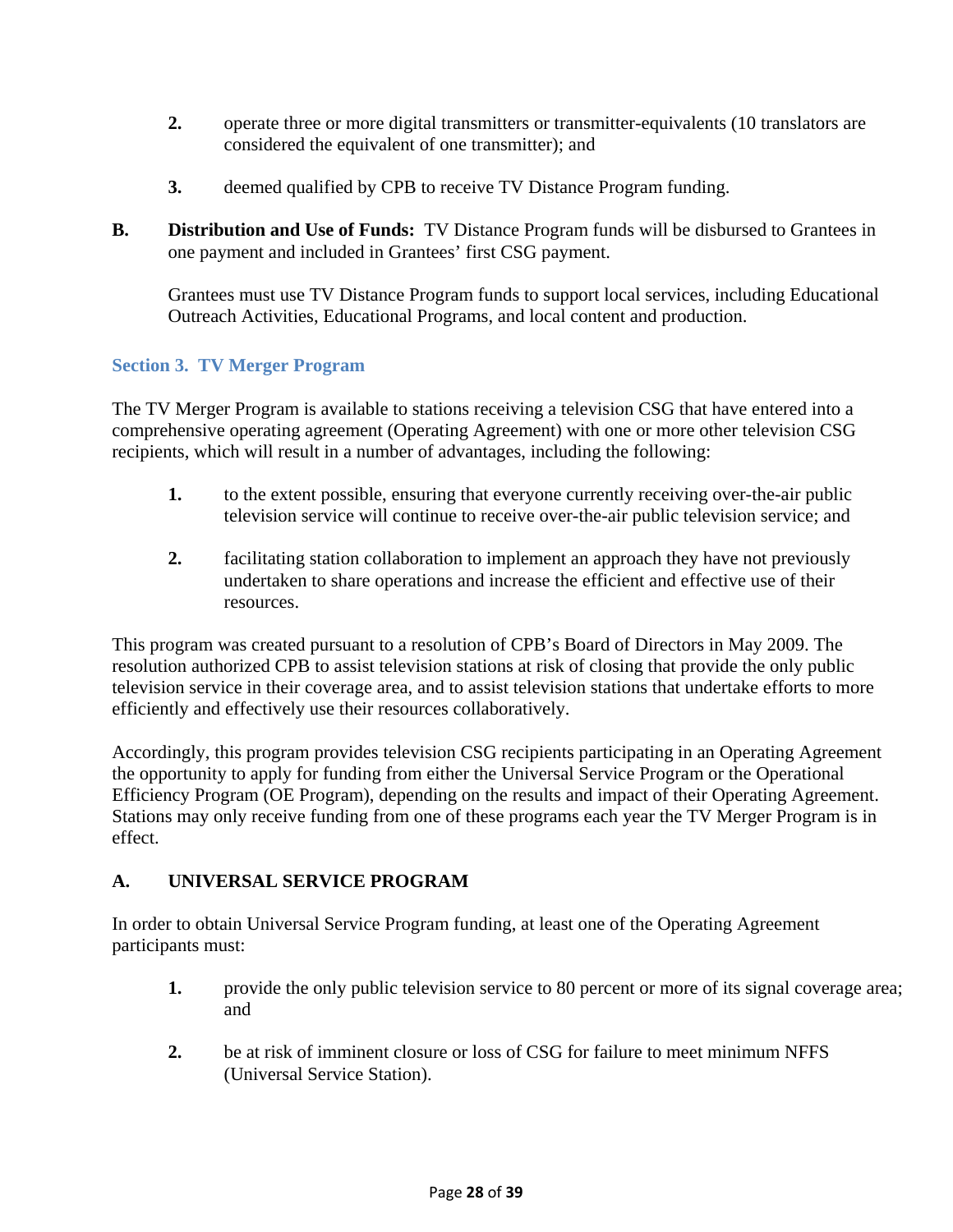Stations participating in an Operating Agreement are eligible to receive Universal Service Program funding up to an amount equivalent to the Universal Service Station's FY 2016 CSG, not to exceed \$3 million annually. The Operating Agreement participants must divide equally any Universal Service Program funding received. If the Operating Agreement results in a new entity, the new entity will receive the funding. It is within CPB's sole discretion to determine the amount of funding to set aside for the Universal Service Program, and the amount, if any, to award to eligible stations.

- **1. Eligibility:** In order to be eligible to participate in the Universal Service Program, applicants must meet the following criteria**:**
	- **a. Operating Agreement**: Stations participating in the Operating Agreement must submit a joint application substantiating the need for, expected results of, and sustainability of the Operating Agreement as described in the paragraph below entitled "Application."

The Operating Agreement may result in the creation of a new entity or a collaborative arrangement.

The Operating Agreement must have come into effect on or after July 1, 2011, and extend for a period of at least 10 years.

- **b. Ratification:** The Operating Agreement must have been ratified by the governing body of each participating station prior to submitting the application for Universal Service Program funding.
- **c. Imminent Closure/Loss of CSG:** At least one station participating in the Operating Agreement must be a Universal Service Station, and the Operating Agreement must mitigate that station's risk of closure and/or loss of CSG eligibility.
- **d. Financial and Operational Analysis:** Each Universal Service Station must have completed a financial and operational analysis on or before the date the Operating Agreement is ratified by all participating stations. The financial and operational analysis must be carried out by a reputable, qualified third party experienced in providing such services.
- **e. Unduplicated CAP:** The CAP of the stations participating in the Operating Agreement may not overlap by more than 20 percent.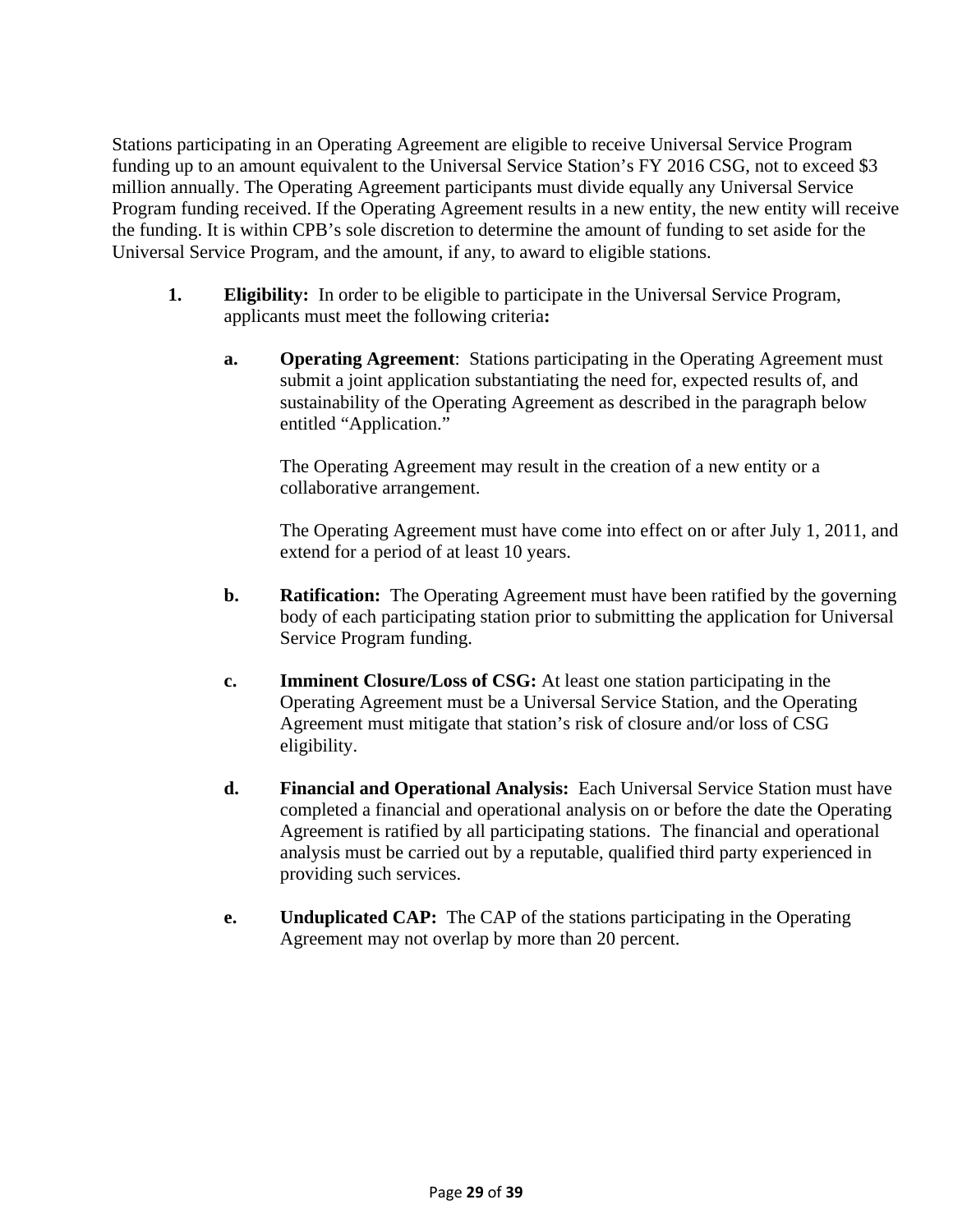# **2. Joint Application:**

- **a. Application Period:** Eligible stations may submit one joint application for Universal Service Program funding during an open application round. Open rounds will be announced on CPB's website. Review the TV Merger and Consolidation Program agreement for current information.
- **b. Application Submission:** Stations must submit applications via email to TVMerger@cpb.org and six print and bound copies via mail to:

Ms. Djinni Field, Project Officer Corporation for Public Broadcasting 401 Ninth Street, NW Washington, DC 20004

- **c. Application:** The application materials must include the following information in the order specified:
	- **Cover Sheet:** A completed application cover sheet can be found at: Television Merger and Consolidation Program.
	- **Needs Statement:** A description of the circumstances facing each Universal Service Station and how they are addressed by the Operating Agreement.
	- **Financial and Operational Analysis:** A complete copy of the final thirdparty financial and operational analysis and a detailed description explaining how the issues raised in the analysis were addressed by the Operating Agreement.
	- **Operating Agreement:** A copy of the executed Operating Agreement and evidence of its ratification by each participating station's governing body.
	- **Organizational and Governing Structure:** An organization chart for each participating station's staff and governing body prior to and after ratification of the Operating Agreement. If the new structure is planned but not yet implemented, please provide the plan and timeline for adopting the same.
	- **Local Content and Services:** A detailed description and implementation timeline of the efforts each station participating in the Operating Agreement will employ to ensure locally produced content and services are provided to serve the needs and interests of the stations' respective communities. In addition, a matrix displaying the content and services provided by each participating station prior to adopting the Operating Agreement, and projections of the content and service to be provided by each station during the three-year period following the ratification of the Operating Agreement.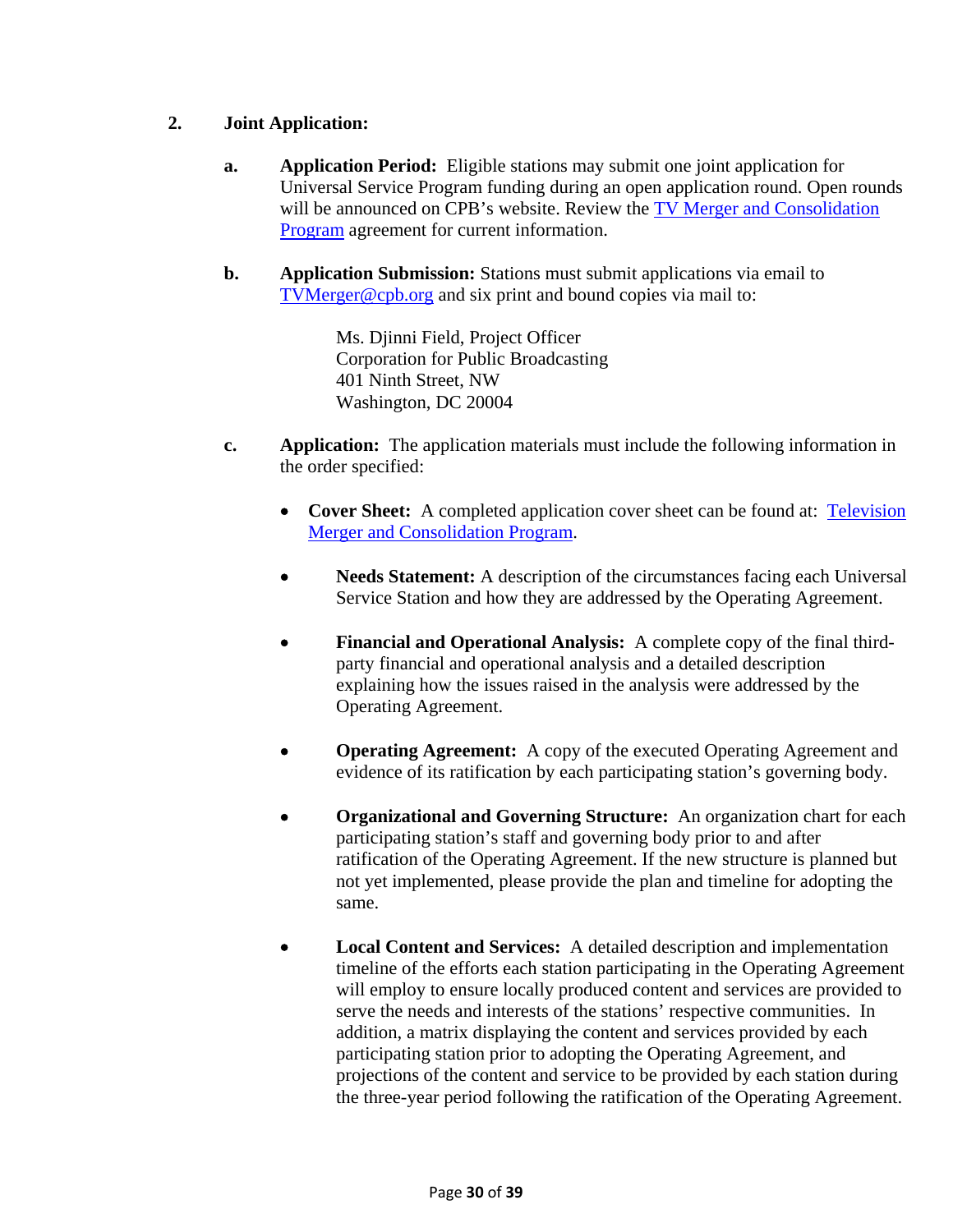- **CAP:** A contour map and analysis of each participating station's CAP, including the unduplicated population served by each.
- **Financial Projections:** Detailed financial information including current financial statements from each station participating in the Operating Agreement, and five years of projected budgets, cash flow statements, statements of activities (income statements), and other relevant financial statements demonstrating the projected financial benefits of the collaboration resulting from the Operating Agreement. The projections must be presented to show the current financial situation and the percentage change expected annually.
- **FCC Approvals:** Evidence that all necessary FCC approvals have been obtained (or a certification signed by each participating station's chief financial officer that no such approval is required) and a copy of all applications, agreements, or other documents filed with the FCC related to the Operating Agreement.

 Each station participating in the Operating Agreement must notify Djinni Field at dfield@cpb.org and Greg Schnirring at gschnirring@cpb.org (or the individuals CPB subsequently designates) within five business days of the FCC's grant or denial of any pending application.

 If the FCC denies any application necessary to implement the Operating Agreement, the station's application for Universal Service Program funding will be disqualified, and each station involved in the Operating Agreement must promptly return to CPB any funds disbursed to it under the Universal Service Program at any time, in accordance with Part I, Section 17, Return of Funds.

**3. Participant Removal:** Each station participating in the Operating Agreement must immediately notify Greg Schnirring at gschnirring@cpb.org (or the individual CPB subsequently designates) in writing if any station is removed as a party to the Operating Agreement at any time within 10 years of its ratification. In the event of a removal, each station participating in the Operating Agreement must immediately return to CPB all funds the station received through the Universal Service Program, in accordance with Part I, Section 17, Return of Funds.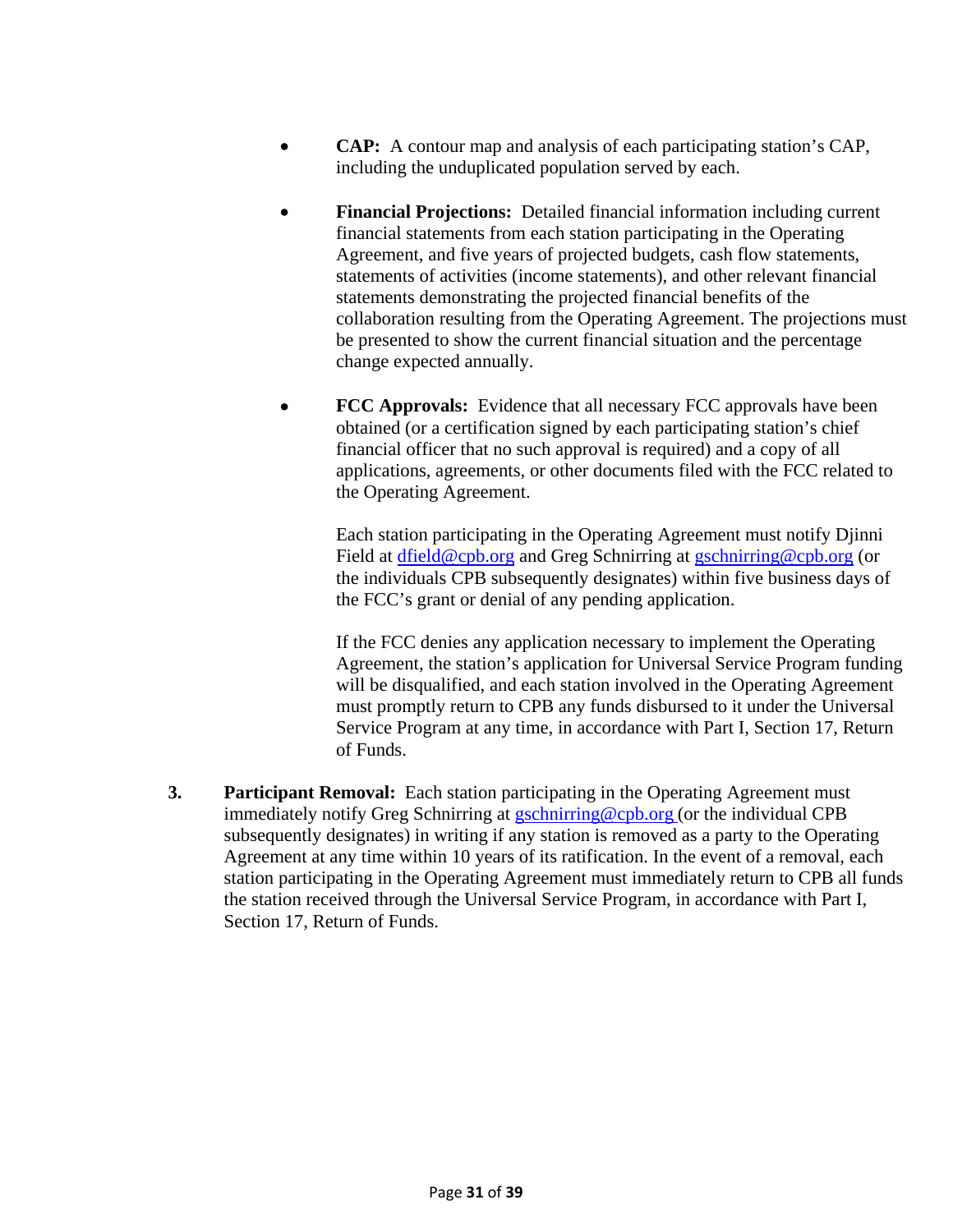# **B. OE PROGRAM**

Stations participating in an Operating Agreement may apply for OE Program funding equal to 25 percent of each television station's FY 2016 CSG. However, the total amount of OE Program funding payable to any group of stations participating in an Operating Agreement may not exceed \$1.5 million. Any OE Program funding awarded must be divided equally among the stations participating in the Operating Agreement. If the Operating Agreement results in the creation of a new entity, the new entity will receive the funding. It is within CPB's sole discretion to determine the amount of funding set aside for the OE Program and the amount, if any, to award to eligible stations.

- **1. Eligibility:** In order to be eligible to participate in the OE Program, applicants must meet the following criteria:
	- **a. Operating Agreement:** Stations participating in the Operating Agreement must submit a joint application substantiating the need for, expected results of, and sustainability of the Operating Agreement as described in the paragraph below entitled "Application."

The Operating Agreement may result in the creation of a new entity or a collaborative arrangement.

The Operating Agreement must have come into effect on or after July 1, 2011, and extend for a period of at least 10 years.

- **b. Ratification:** The Operating Agreement must have been ratified by the governing body of each participating station prior to submitting an application for OE Program funding.
- **c. Local Content and Service:** Stations participating in an Operating Agreement must be able to increase within three years, following ratification of the Operating Agreement, their combined total expenditures for local content and service by at least 25 percent.

# **2. Application:**

- **a. Application Period:** Eligible stations may submit a joint application for OE Program funding during an open application round. Open rounds will be announced on CPB's website. Review the TV Merger and Consolidation Program for current information.
- **b. Application Submission:** Stations must submit applications via email to TVMerger@cpb.org and six print and bound copies via mail to: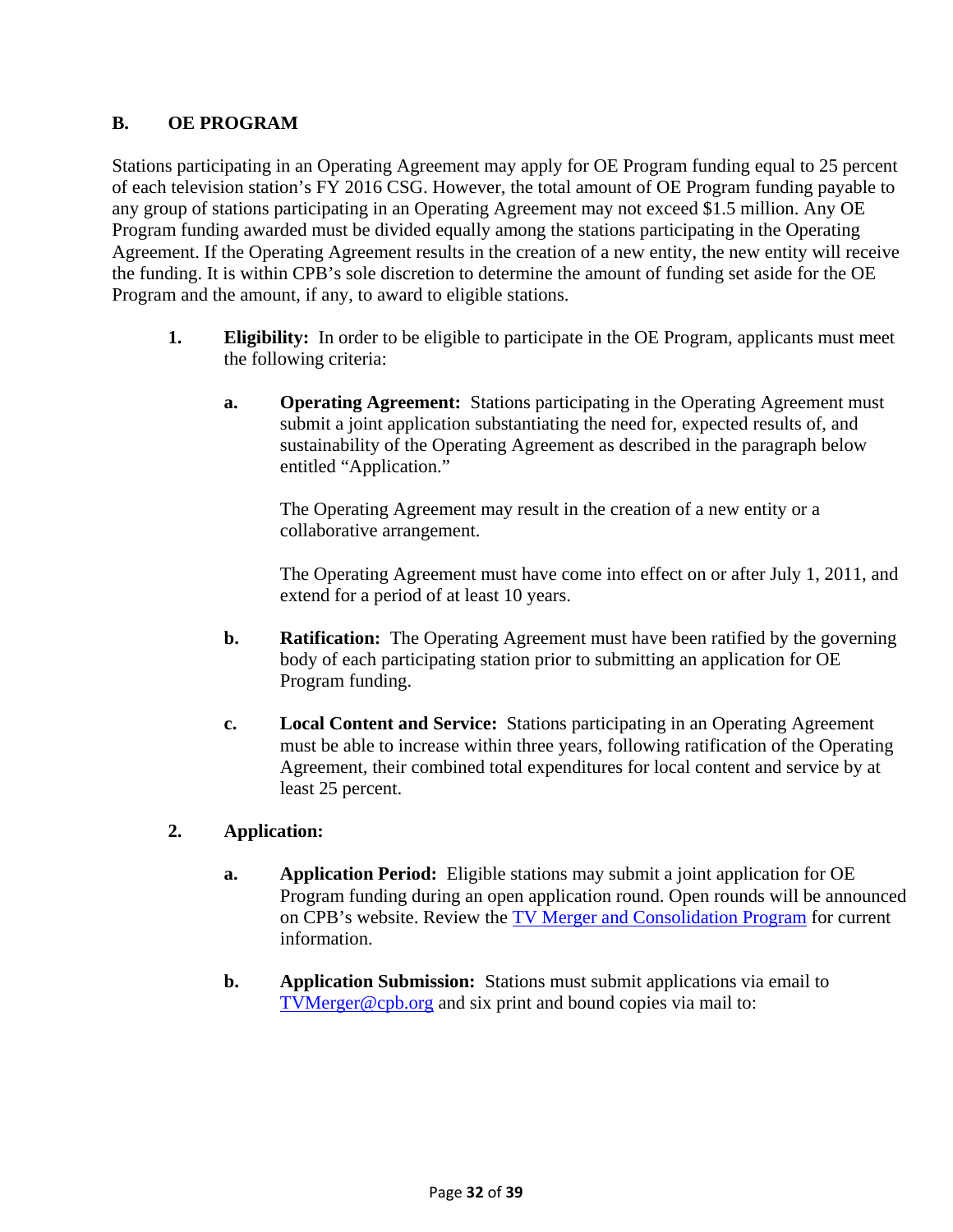Ms. Djinni Field, Project Officer Corporation for Public Broadcasting 401 Ninth Street, NW Washington, DC 20004

- **c. Application:** The application materials must include the following information in the order specified:
	- **Cover Sheet:** Provide a completed application cover sheet which can be found at: Television Merger and Consolidation Program on CPB's website.
	- **Operating Agreement:** A copy of the executed Operating Agreement, along with evidence of its ratification by each participating station's governing body.
	- **Organizational and Governing Structure:** An organization chart for each station's staff and governing body prior to and after ratification of the Operating Agreement. If the new structure is planned but not yet implemented, please identify the plan and timeline for adopting the same.
	- **Local Content and Service:** A detailed description and implementation timeline of the efforts each station participating in the Operating Agreement will employ to ensure their combined expenditures for local content and service increase by at least 25 percent within three years following ratification of the Operating Agreement. The plan must include a timeline and milestones. The plan must also include a matrix displaying the local content and services provided by each station prior to adopting the Operating Agreement, and projections of the local content and services to be provided by each station during the three-year period following ratification of the Operating Agreement.

**Financial Projections:** Detailed financial information including current financial statements from each station participating in the Operating Agreement, and five years of projected budgets, cash flow statements, statements of activities (income statements), and other relevant financial statements demonstrating the projected financial benefits of the collaboration resulting from the Operating Agreement. The projections must be presented to show the current financial situation and the percentage change expected annually. The financial information must also be combined for each station and shown as a total to demonstrate the minimum 25 percent increase in expenditures on local content and service. Applicants may not include OE Program funding to meet said increase.

• **FCC Approvals:** Evidence that all necessary FCC approvals have been obtained (or a certification that no such approval is required, signed by each participating station's chief financial officer) and a copy of all applications, agreements, or other documents filed with the FCC related to the Operating Agreement.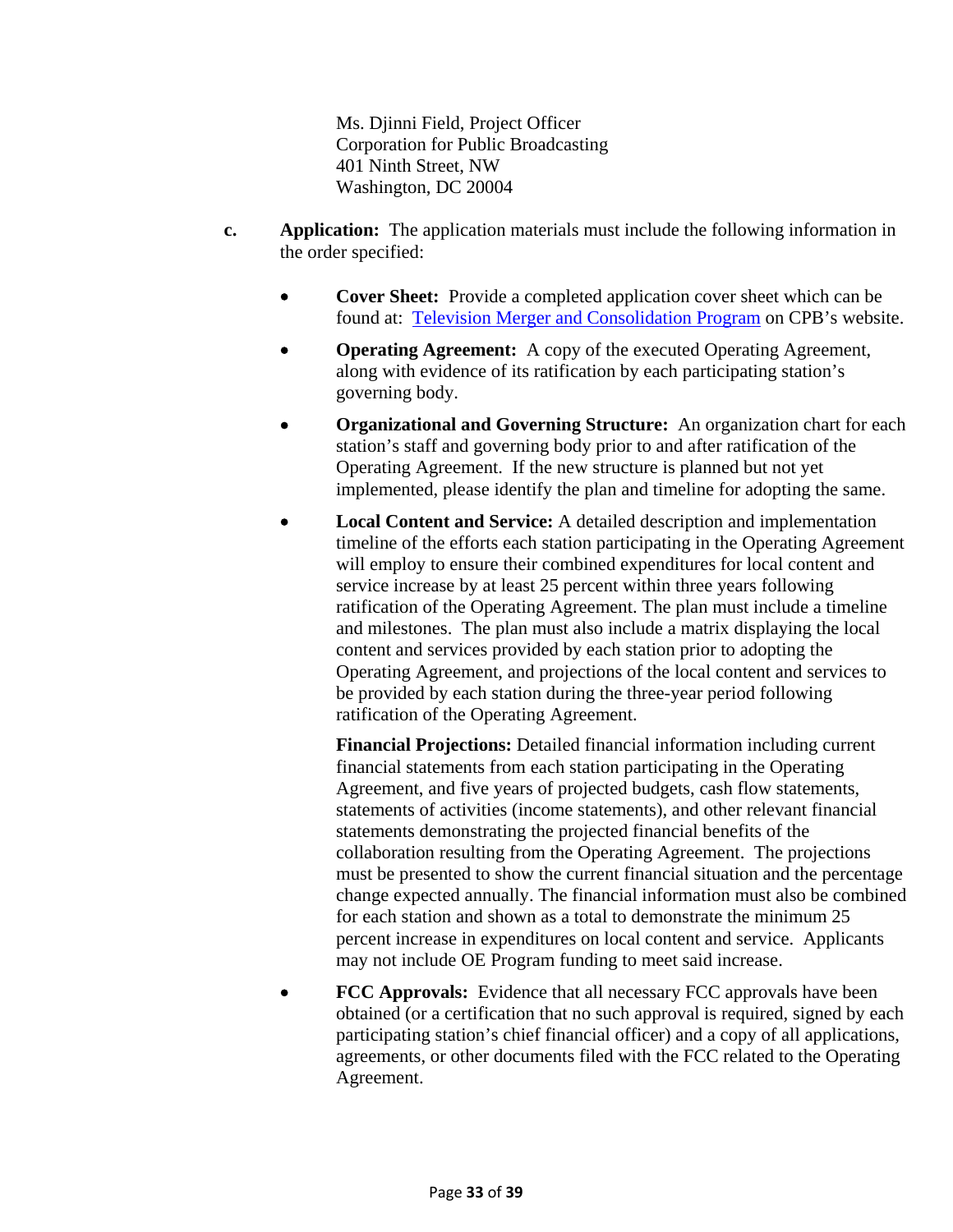Each station participating in the Operating Agreement must notify Djinni Field at dfield@cpb.org and Greg Schnirring at gschnirring@cpb.org (or the individuals CPB designates) within five business days of the FCC's grant or denial of any pending application.

If the FCC denies any application necessary to implement the Operating Agreement, the application for OE Program funding will be disqualified, and each station involved in the Operating Agreement must immediately return to CPB any funds disbursed to it under the OE Program at any time, in accordance with Part I, Section 17, Return of Funds.

**3. Return of Funds:** Each station participating in the Operating Agreement must immediately notify Greg Schnirring at **gschnirring@cpb.org** (or the individual CPB subsequently designates) in writing if any station is removed as a party to the Operating Agreement at any time within 10 years from its ratification. In the event of a removal, each station participating in the Operating Agreement must immediately return to CPB all funds the station received through the OE Program, in accordance with Part I, Section 17, Return of Funds.

# **Section 4. Bandwidth Program**

The Bandwidth Program is designed to encourage television stations receiving a CSG in overlapping coverage markets to cooperatively use their bandwidth in a more creative and efficient manner, by coordinating their broadcast services. The collaboration is expected to result in more cost effective use of public television bandwidth, reduced station expenses, improved public service, and new sources of revenue. CPB will provide applicants in Multi-Provider Markets first preference when allocating Bandwidth Program funds. Stations receiving Bandwidth Program funding are not eligible to receive a Program Differentiation Incentive grant.

Bandwidth Program Funding will be awarded in the amounts set forth below.

- collaborations involving three or fewer stations: each station in the collaboration will be eligible to receive up to \$250,000 per year; and
- collaborations involving four or more stations: the collaboration as a whole will be eligible to receive up to \$750,000 per year.

Funding must be divided equally among the stations within the collaboration. Funding will be paid out annually over the course of three years.

In order to receive Bandwidth Program funding, stations must meet the eligibility criteria and submit an application as detailed herein. Bandwidth Program funding will be awarded if CPB determines such funds are available.

**A. Eligibility:** In order to obtain funding under the Bandwidth Program, the collaborating public television stations must meet the following eligibility requirements: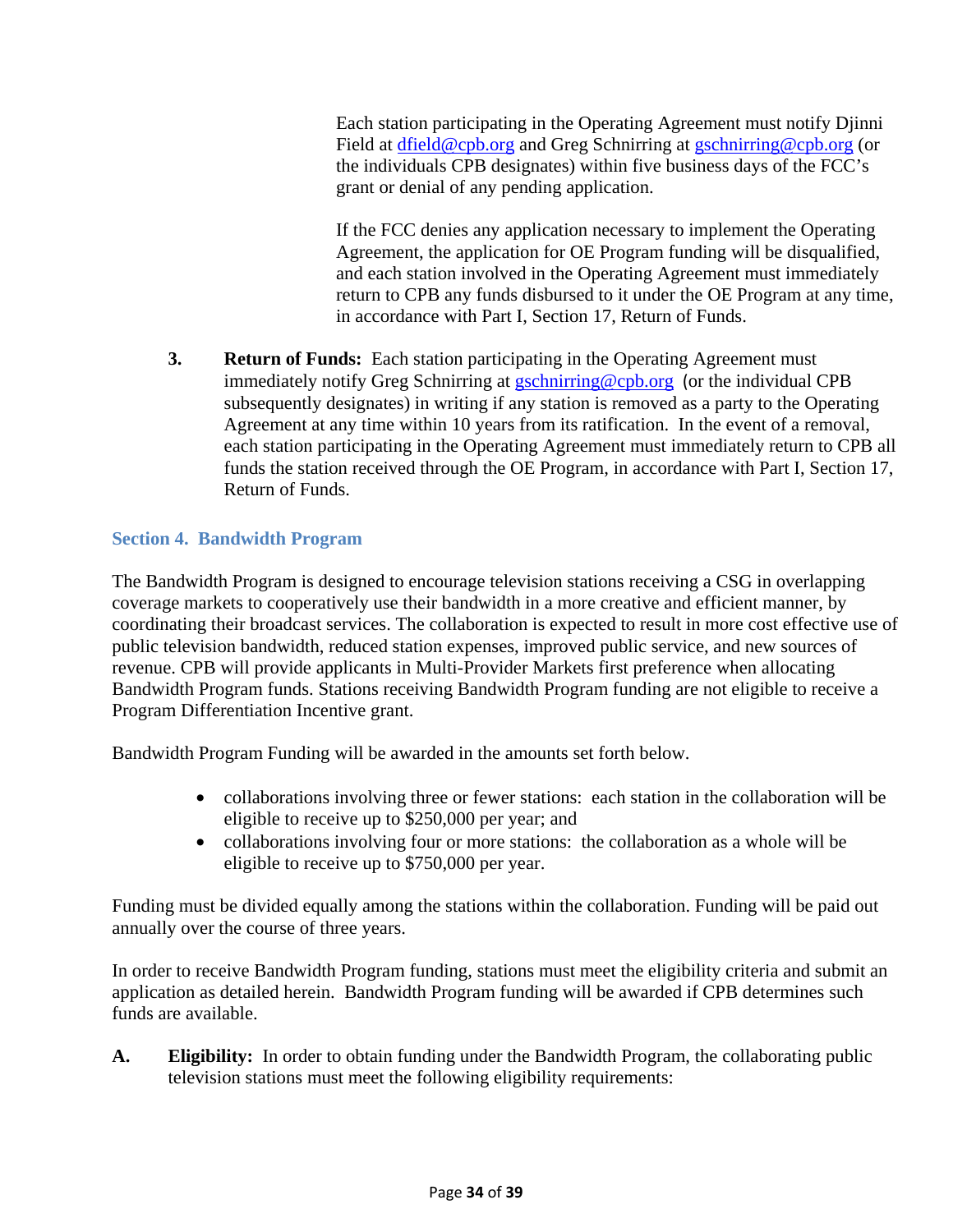- **1. Collaboration:** The collaboration must consist of two or more CSG stations;
- **2. CAP:** If there are two collaborating CSG stations, their coverage areas must overlap by at least 80 percent. If there are more than two collaborating CSG stations, at least two of said stations' coverage areas must overlap by at least 80 percent;
- **3. Collaborative Agreement:** The collaboration must be memorialized in writing and detail the specific terms of the station's agreement (Collaboration Agreement). A copy of the Collaboration Agreement signed by each party must be submitted with the application. The Collaboration Agreement must have come into effect on or after July 1, 2011, and extend for a period of at least five years;
- **4. Ratification:** The Collaboration Agreement must have been ratified by the governing body of each participating station prior to submitting the application for Bandwidth Program funding; and
- **5. Term:** Any funds awarded under the Bandwidth Program will be distributed over three years. To receive funding beyond the first year, each station in the collaboration must recertify annually that it meets all eligibility requirements for the Bandwidth Program. If a station loses CSG eligibility, it is not eligible to receive Bandwidth Program funding.

# **B. Application:**

- **1. Application Deadline:** Stations must submit a joint application for Bandwidth Program funding during an open application round. Open rounds will be announced on CPB's website. Review the Television Collaboration Bandwidth Optimization Program agreement, which can be found on CPB's website, for current information.
- **2. Application Process**: Stations' application must be provided via email to TVBandwidth@cpb.org with "Bandwidth Program" in the subject line, and provide six print and bound copies via mail to:

Ms. Djinni Field, Project Officer Corporation for Public Broadcasting 401 Ninth Street, NW Washington, DC 20004

- **3. Application:** Application materials must include the following information in the order specified.
	- **Form Cover Sheet:** An application cover sheet, found on CPB's website at: Television Collaborative Bandwidth Optimization Program.
	- **CAP Map and Analysis:** A contour map and analysis of the combined CAP, including the unduplicated population, served by each station in the collaboration.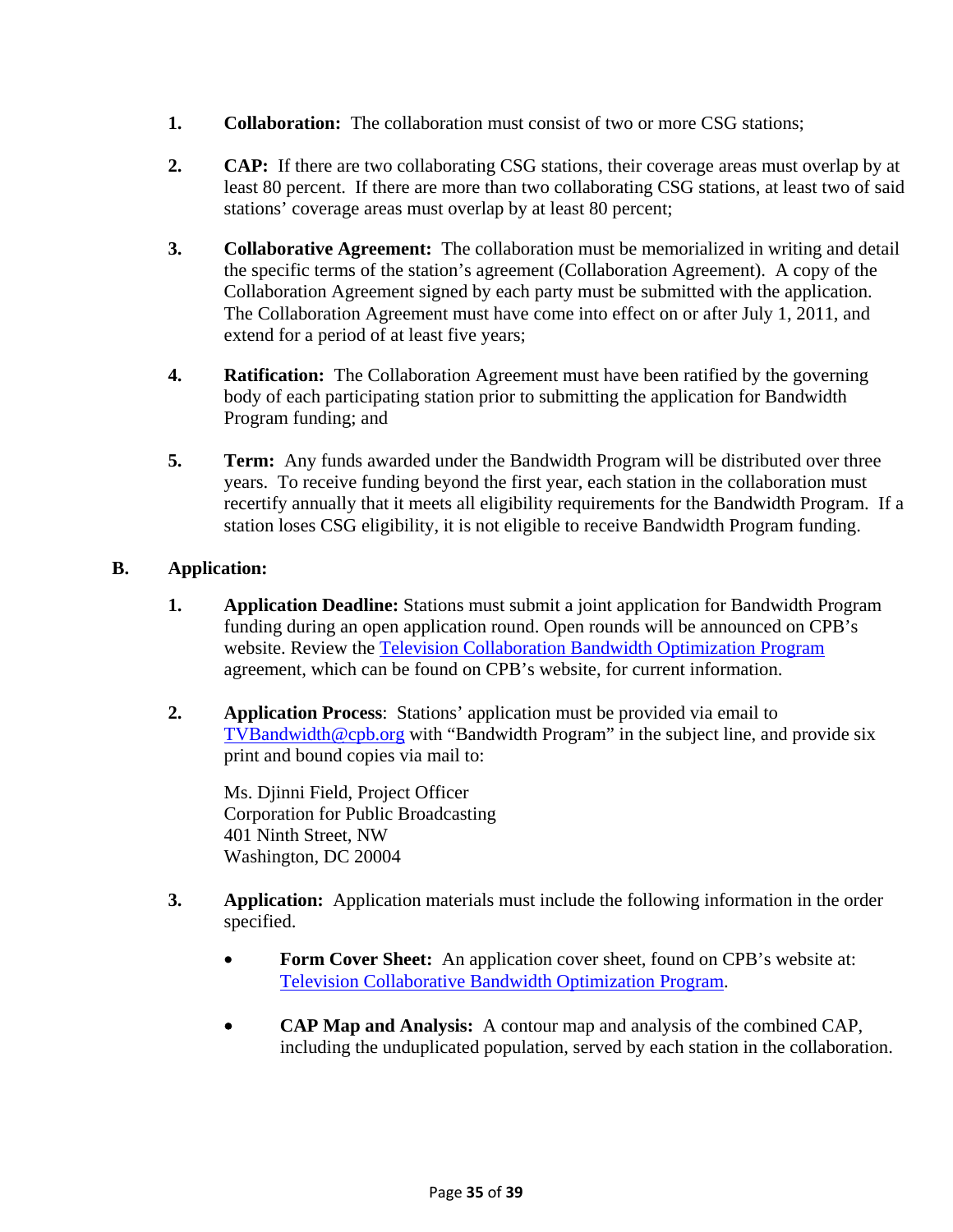- **Collaboration Agreement:** A copy of the Collaboration Agreement executed by each participating station and evidence of its ratification by each participating station's governing body.
- **Program Details and Revenue Plan:** Explain in detail the plan for implementing the Collaboration Agreement, which must include, but is not limited to, the following components:
	- o **Spectrum Utilization Plan:** A detailed explanation of how the collaboration participants' spectrum will be allocated by each participating station, including broadcast and other services. Illustrate how the collaboration will increase efficiency and/or improve public service to the community, providing a matrix showing service changes before and after implementation of the collaboration at each station.
	- o **Programming Plan:** A comprehensive program plan and broadcasting schedule for the initial 12-month term, which consolidates each station's spectrum and identifies any anticipated unused spectrum.
	- o **Promotional Plan:** A comprehensive promotion plan for the initial 12 month period, setting forth how each of the collaboration's channels and spectrum will be promoted and marketed (across all media platforms) to the community and stakeholders and the efforts each station will undertake to support the same.
	- o **Financial Statements and Projections**: Detailed financial information including current financial statements, and five years of projected cash flow statements, statements of activities, and other relevant financial information demonstrating the projected financial benefits of the collaboration. The projections must be presented to show the current financial situation and the percentage change expected annually.
	- o **Organizational and Governing Structure:** Identify the specific organizational and governance changes necessary to facilitate the collaboration, including a timeline and the responsibilities of each participant.
- **C. FCC Approvals:** Evidence that all necessary FCC approvals have been obtained (or a certification that no such approval is required, signed by each participating station's chief financial officer), and a copy of all applications, agreements, or other documents filed with the FCC related to the Collaboration Agreement.

If the FCC denies an application necessary to implement the Collaboration Agreement, the application for Bandwidth Program funding will be disqualified, and each station must immediately return to CPB any funds disbursed to it under the Bandwidth Program at any time, in accordance with Part I, Section 17, Return of Funds.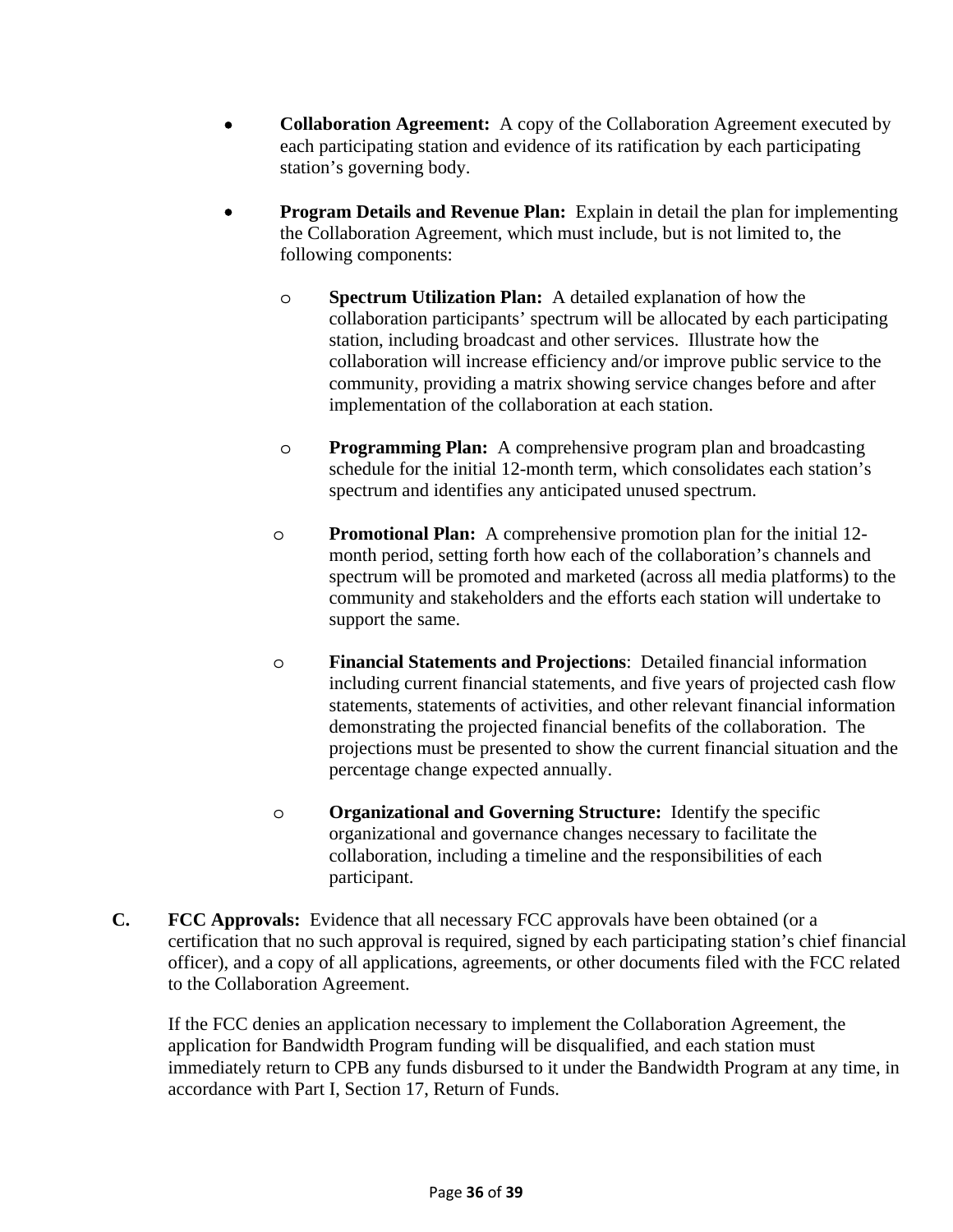- **D. Sale or Lease of Bandwidth:** Each station awarded Bandwidth Program funding agrees not to sell or lease bandwidth to stations that are not CSG recipients within the first five years of the Agreement. In the event a station fails to comply with this requirement, each station within the collaboration must immediately return to CPB the lesser of: (i) all funds provided under the Bandwidth Program; or (ii) the gross revenue generated from the sale or lease of such bandwidth.
- **E. Participant Removal:** Each station participating in the Collaboration Agreement must immediately notify Greg Schnirring at gschnirring@cpb.org (or the individuals CPB subsequently designates) in writing if any station is removed as a party to the Collaboration Agreement at any time within five years from the date of its ratification. In the event of a removal, each station participating in the Collaboration Agreement must promptly return to CPB all Bandwidth Program funds it received, in accordance with Part I, Section 17, Return of Funds.

# **Section 5. TV-ICG**

The Communications Act authorizes CPB to assist in the establishment and development of one or more interconnection systems to be used for the distribution of public telecommunications services. CPB will support the public television interconnection expenses in FY 2016 through TV-ICG grants to TV stations qualified to receive a CSG. TV-ICG awards are calculated as a share of \$4 million. Grantee's share is proportional to its share of the total CSG amount awarded to Grantees.

- **A. Eligibility:** Grantees of stations receiving a CSG are eligible to receive a TV-ICG.
- **B. TV-ICG Awards:** CPB automatically calculates station's TV-ICG awards, and stations are not required to apply for the same.
- **C. Use of Funds:** Stations receiving a TV-ICG must expend the same during the period October 1, 2015, through September 30, 2017. Stations may only use TV-ICG funds to pay for interconnection and/or program distribution costs. Grantees must return immediately to CPB any TV-ICG funds not expended in accordance with these provisions.

###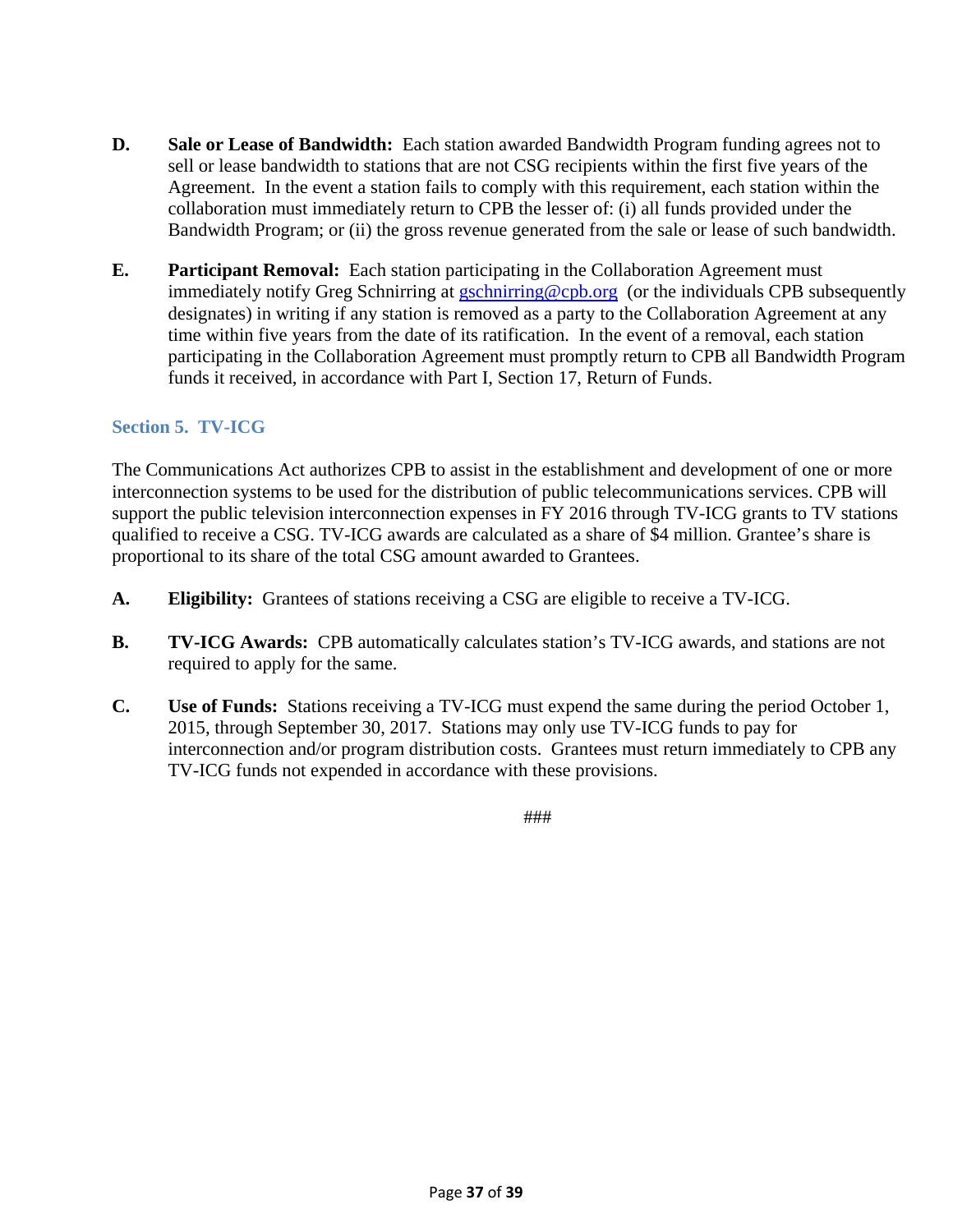# **Exhibit A Documents Governing Grantees**

Below is a list of documents that also govern Grantee's CSG.

- 1. Fiscal Year 2016 Television Community Service Grant Agreement and Certification of Eligibility
- 2. Fiscal Year 2015 Financial Reporting Guidelines for AFR and FSR
- 3. Application of Principles of Accounting and Financial Reporting
- 4. Communications Act Certification Requirements for Community Service Grant Recipients
- 5. Request for Television Community Service Grant Qualified Licensee Approval
- 6. CPB Consent to Assign
- 7. Adding or Removing Transmitters & Translators Form